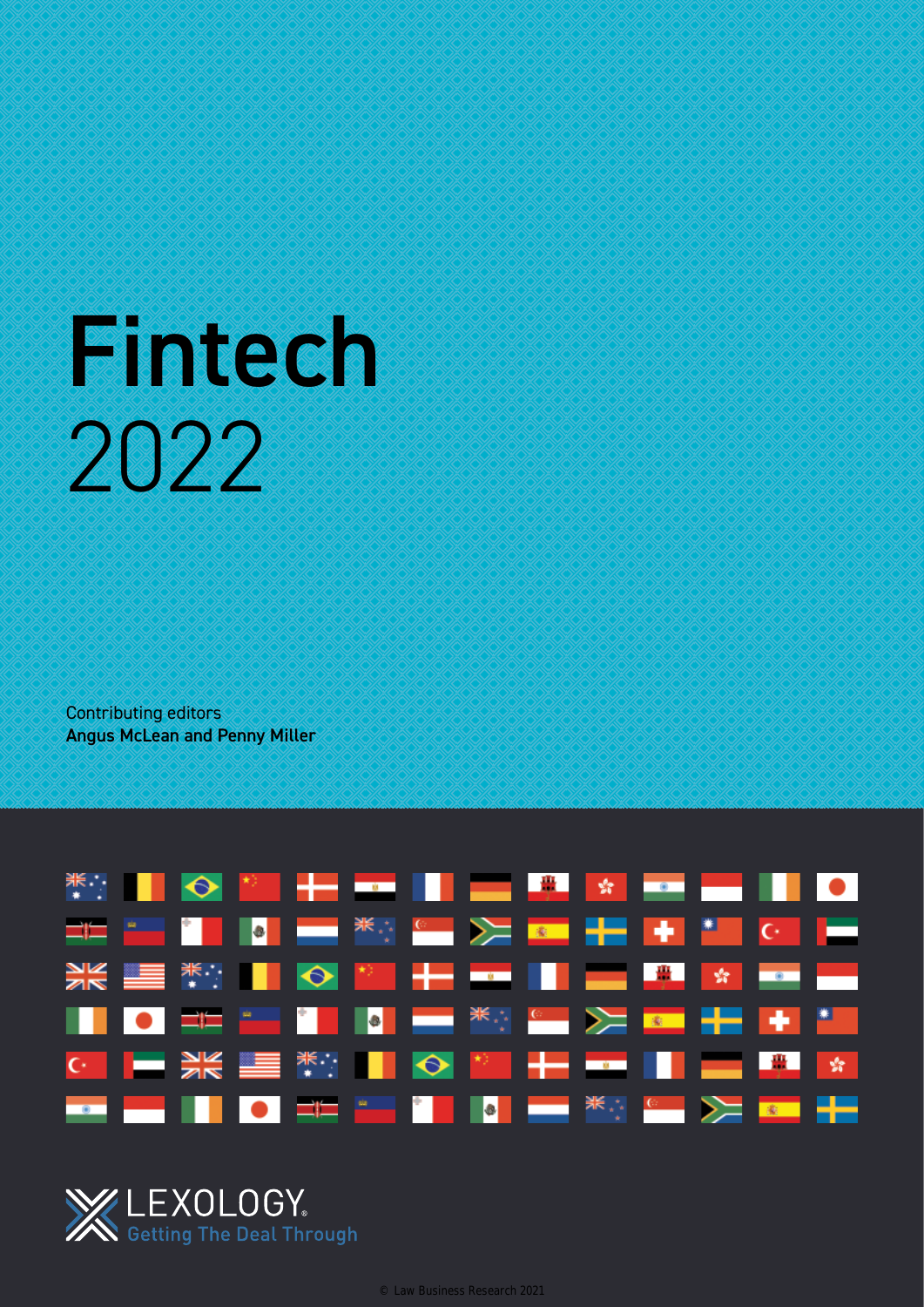#### Publisher Tom Barnes tom.barnes@lbresearch.com

**Subscriptions** Claire Bagnall claire.bagnall@lbresearch.com

#### Senior business development manager Adam Sargent

adam.sargent@gettingthedealthrough.com

#### Published by

Law Business Research Ltd Meridian House, 34-35 Farringdon Street London, EC4A 4HL, UK

The information provided in this publication is general and may not apply in a specific situation. Legal advice should always be sought before taking any legal action based on the information provided. This information is not intended to create, nor does receipt of it constitute, a lawyer– client relationship. The publishers and authors accept no responsibility for any acts or omissions contained herein. The information provided was verified between June and July 2021. Be advised that this is a developing area.

© Law Business Research Ltd 2021 No photocopying without a CLA licence. First published 2016 Sixth edition ISBN 978-1-83862-661-7

Printed and distributed by Encompass Print Solutions Tel: 0844 2480 112



# **Fintech** 2022

Contributing editors Angus McLean and Penny Miller Simmons & Simmons LLP

Lexology Getting The Deal Through is delighted to publish the sixth edition of *Fintech*, which is available in print and online at www.lexology.com/gtdt.

Lexology Getting The Deal Through provides international expert analysis in key areas of law, practice and regulation for corporate counsel, cross-border legal practitioners, and company directors and officers.

Throughout this edition, and following the unique Lexology Getting The Deal Through format, the same key questions are answered by leading practitioners in each of the jurisdictions featured. Our coverage this year includes new chapters on Mexico and the United States.

Lexology Getting The Deal Through titles are published annually in print. Please ensure you are referring to the latest edition or to the online version at www.lexology.com/gtdt.

Every effort has been made to cover all matters of concern to readers. However, specific legal advice should always be sought from experienced local advisers.

Lexology Getting The Deal Through gratefully acknowledges the efforts of all the contributors to this volume, who were chosen for their recognised expertise. We also extend special thanks to the contributing editors, Angus McLean and Penny Miller of Simmons & Simmons LLP, for their continued assistance with this volume.



London July 2021

Reproduced with permission from Law Business Research Ltd This article was first published in July 2021 For further information please contact editorial@gettingthedealthrough.com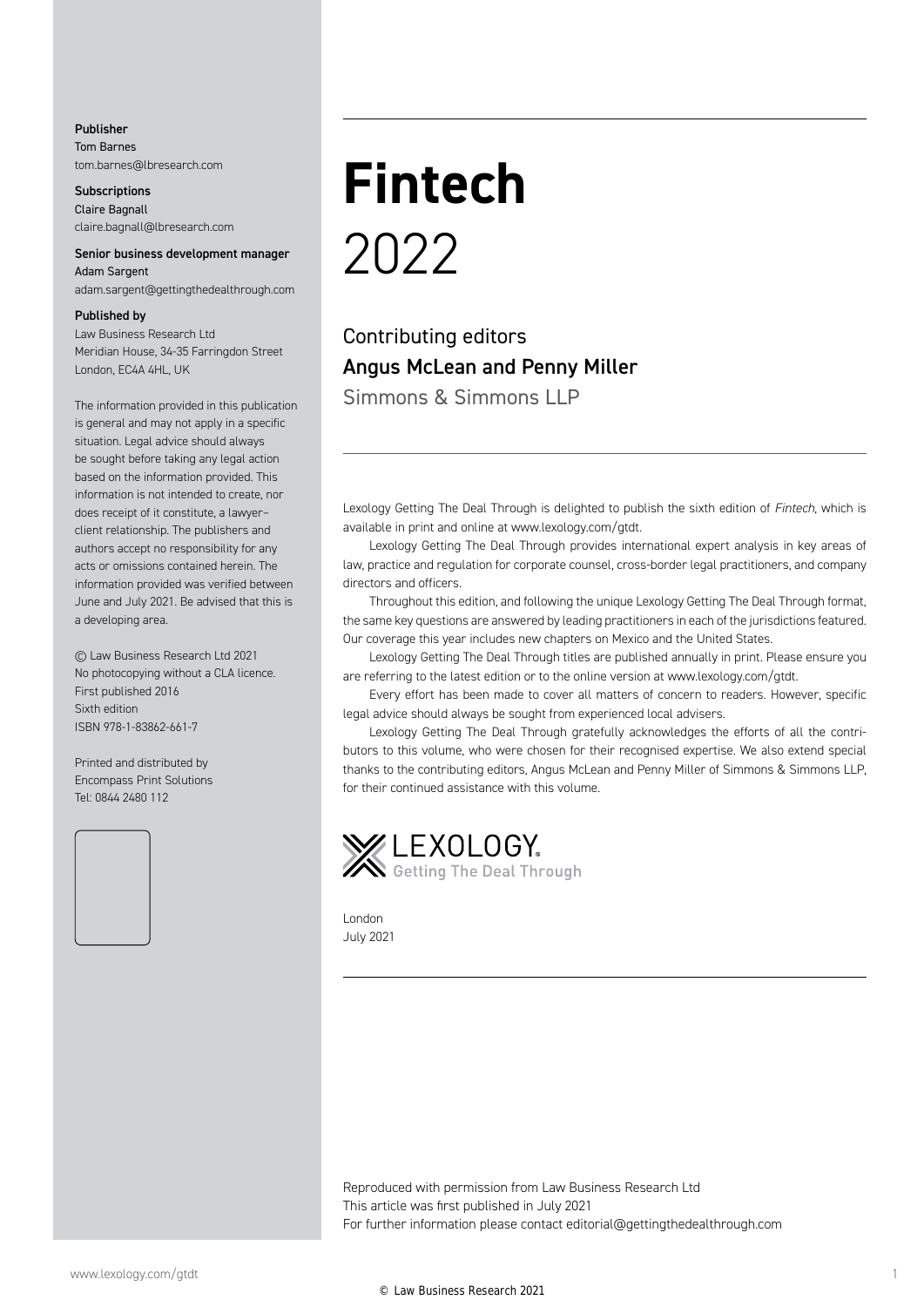## **Contents**

| <b>Introduction</b>                                                                                                                                                            | 5  |
|--------------------------------------------------------------------------------------------------------------------------------------------------------------------------------|----|
| Angus McLean and Penny Miller<br>Simmons & Simmons LLP                                                                                                                         |    |
|                                                                                                                                                                                |    |
| <b>Australia</b>                                                                                                                                                               | 6  |
| Michael Bacina, Andrea Beatty, Tim Clark, Will Fennell,<br>Tim O'Callaghan and Andrew Rankin<br>Piper Alderman                                                                 |    |
| <b>Belgium</b>                                                                                                                                                                 | 18 |
| Martin Carlier, Zeger Saerens, Dimitri Van Uytvanck,<br>Jérôme De Ruyver, Mathieu Vancaillie and Jérémie Doornaert<br>Simmons & Simmons LLP<br>Marc de Munter Baker Tilly      |    |
| <b>Brazil</b>                                                                                                                                                                  | 30 |
| Nei Zelmanovits, Eduardo Castro, Thales Saito, Pedro Nasi,<br>Rodrigo Chiaverini, Érica Sumie, Alina Miyake and Vinicius Costa<br>Machado Meyer Advogados                      |    |
| <b>China</b>                                                                                                                                                                   | 41 |
| Jingyuan Shi<br>Simmons & Simmons LLP                                                                                                                                          |    |
| <b>Denmark</b>                                                                                                                                                                 | 51 |
| Rasmus Mandøe Jensen and Christian Scott Uhlig<br>Plesner Advokatpartnerselskab                                                                                                |    |
| <b>Egypt</b>                                                                                                                                                                   | 60 |
| Mohamed Hashish and Farida Rezk<br>Soliman, Hashish & Partners                                                                                                                 |    |
| <b>France</b>                                                                                                                                                                  | 68 |
| Hubert de Vauplane and Victor Charpiat<br>Kramer Levin Naftalis & Frankel LLP                                                                                                  |    |
| Germany                                                                                                                                                                        | 78 |
| Christopher Götz, Dang Ngo, Elmar Weinand, Eva Heinrichs,<br>Felix Biedermann, Janine Marinello, Jochen Kindermann,<br>Martin Gramsch and Sascha Kuhn<br>Simmons & Simmons LLP |    |
| Gibraltar                                                                                                                                                                      | 91 |
| David Borge, Kunal Budhrani and Peter Howitt<br>Ince                                                                                                                           |    |

| 98<br><b>Hong Kong</b>                                                                                      |
|-------------------------------------------------------------------------------------------------------------|
| Ian Wood, Jolyon Ellwood-Russell, Michelle Ta, Catherine Kwong<br>and Donia Chu<br>Simmons & Simmons LLP    |
| India<br>107                                                                                                |
| Stephen Mathias and Anuj Kaila<br>Kochhar & Co                                                              |
| 117<br><b>Indonesia</b>                                                                                     |
| Winnie Yamashita Rolindrawan and Harry Kuswara<br><b>SSEK Legal Consultants</b>                             |
| 125<br><b>Ireland</b>                                                                                       |
| Joe Beashel and Ian O'Mara<br>Matheson                                                                      |
| 133<br><b>Japan</b>                                                                                         |
| Ken Kawai, Akihito Miyake, Tomoyuki Tanaka, Yutaka Shimoo<br>and Kensuke Inoue<br>Anderson Möri & Tomotsune |
| 141<br>Kenya                                                                                                |
| John Syekei, Dominic Indokhomi, Ariana Issaias, Cynthia Amutete<br>and Sharon Odeny<br><b>Bowmans</b>       |
| 151<br>Liechtenstein                                                                                        |
| Thomas Nägele, Thomas Feldkircher and Monika Hammermüller<br>NAGELE Attorneys at Law                        |
| 159<br><b>Malta</b>                                                                                         |
| Leonard Bonello and James Debono<br>Ganado Advocates                                                        |
| <b>Mexico</b><br>168                                                                                        |
| Gunter A Schwandt and Mario de la Portilla G<br>Nader Hayaux & Goebel                                       |
| <b>Netherlands</b><br>175                                                                                   |
| Jeroen Bos, Marline Hillen and Koen van Leeuwen<br>Simmons & Simmons LLP                                    |
| <b>New Zealand</b><br>187                                                                                   |
| Derek Roth-Biester and Megan Pearce<br>Anderson Lloyd                                                       |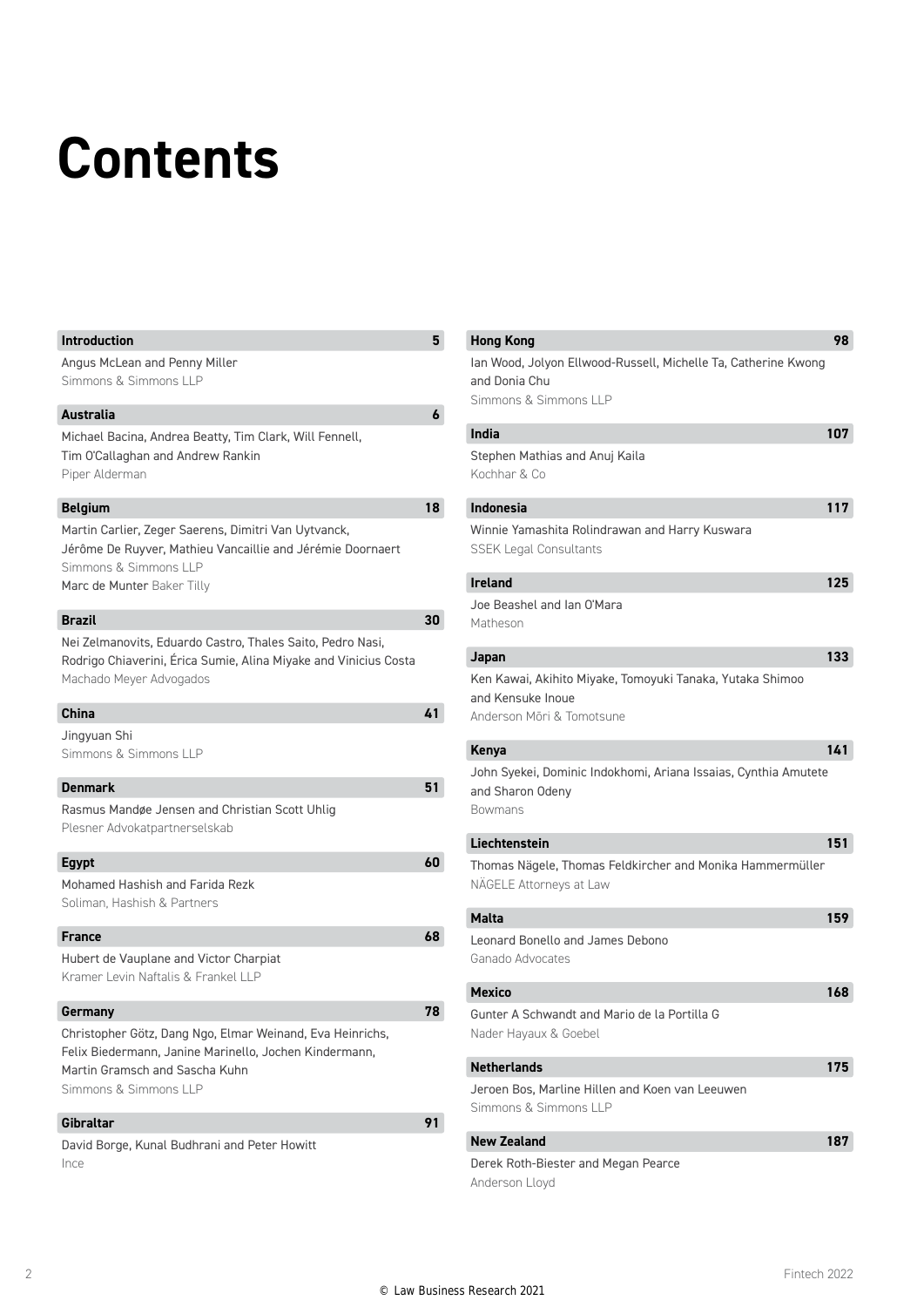| Singapore                                                                                                                                    | 195 |
|----------------------------------------------------------------------------------------------------------------------------------------------|-----|
| Grace Chong, Dax Lim, Bryan Chua, Alexis Ng and Ern Xu Seah<br>Simmons & Simmons JWS                                                         |     |
| <b>South Africa</b>                                                                                                                          | 207 |
| David Geral, Kirsten Kern, Livia Dyer, Xolani Nyali and Bright Tibane<br><b>Bowmans</b>                                                      |     |
| <b>Spain</b>                                                                                                                                 | 220 |
| Alfredo De Lorenzo, Alvaro Muñoz, Carlos Jiménez de Laiglesia,<br>Ignacio González, Juan Sosa and María Tomillo<br>Simmons & Simmons LLP     |     |
| <b>Sweden</b>                                                                                                                                | 230 |
| Emma Stuart-Beck, Nicklas Thorgerzon, Caroline Krassén,<br>Lave White and Anton Sjökvist<br>Advokatfirman Vinge                              |     |
| <b>Switzerland</b>                                                                                                                           | 239 |
| Clara-Ann Gordon and Thomas A Frick<br>Niederer Kraft Frey                                                                                   |     |
| <b>Taiwan</b>                                                                                                                                | 247 |
| Abe T S Sung and Eddie Hsiung<br>Lee and Li Attorneys at Law                                                                                 |     |
| <b>Turkey</b>                                                                                                                                | 257 |
| Cigdem Ayozger Ongun, Volkan Akbas and Selin Çetin<br><b>SRP Legal</b>                                                                       |     |
| <b>United Arab Emirates</b>                                                                                                                  | 268 |
| Muneer Khan, Jack Rossiter and Raza Rizvi<br>Simmons & Simmons LLP                                                                           |     |
| <b>United Kingdom</b>                                                                                                                        | 280 |
| Angus McLean, George Morris, Jo Crookshank, Kate Cofman-Nicoresti,<br>Olly Jones, Penny Miller and Peter Broadhurst<br>Simmons & Simmons LLP |     |
| <b>United States</b>                                                                                                                         | 296 |

Paul T Clark, Jeffrey M Berman, Beth H Alter, Casey J Jennings and Nathan S Brownback Seward & Kissel LLP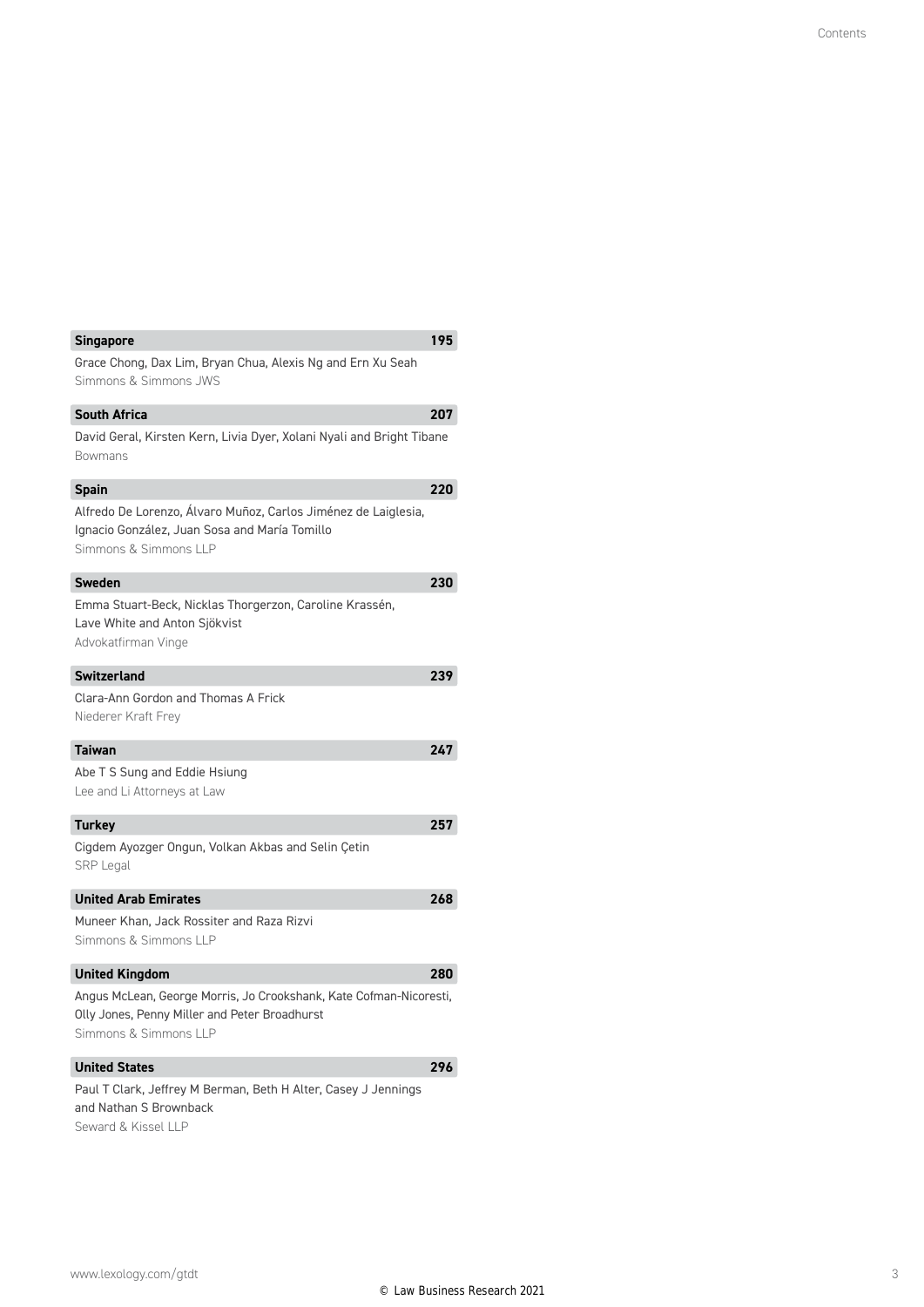### **Turkey**

#### Cigdem Ayozger Ongun, Volkan Akbas and Selin Çetin

SRP Legal

#### **FINTECH LANDSCAPE AND INITIATIVES**

#### **General innovation climate**

1 What is the general state of fintech innovation in your | jurisdiction?

There is a dynamic fintech climate in Turkey and all areas of the market are ripe for investment. The fintech ecosystem in Turkey in 2019 was one of the most important areas, as eight fintech companies (ie, credit scoring, payment and e-money institutions) were launched, and, accordingly, they were partially or totally acquired by local and foreign fintech or technology companies.

In the Turkish fintech ecosystem there are services (ie, payment and e-money services, money transfer and remittance, bill payment and system operator services) that are regulated under Turkish law, while others (ie, lending and credit scoring, digital wallet and application programming interface providers) are not. However, in less than a year, new regulations with regard to open banking, equity and lending-based crowdfunding entered into force. With the Economic Reforms Action Plan published by the Ministry of Treasury and Finance in 12 March 2021, it is expected that most of the legal regulations in this area will be implemented in 2021.

To strengthen the position of Istanbul Finance Center as a global fintech center, a regulation experiment area (Sandbox) in the field of payments will be established by the second half of 2022. In addition, fintech startups will be supported by the finance and technology base that is to be established in the Istanbul Finance Center.

#### **Government and regulatory support**

#### 2 Do government bodies or regulators provide any support specific to financial innovation? If so, what are the key benefits of such support?

Both the government and regulators provide support to financial innovation; however, this support is not specifically financial industrybased. The support is provided to entities that meet specific criteria. In Turkey, investments have been supported pursuant to the Decision on State Aid in Investments brought into force with Decision of the Council of Ministers No. 2012/3305 and its Implementing Communiqué No. 2012/1; the Decision on Providing Project Based State Aid to Investments brought into force with Decision of the Council of Ministers No. 2016/9495; and Communiqué No. 30892 on the Code of Practice of Technology-Oriented Industrial Movements Programme (Communiqué No. 30892). Latest developments concern the Communiqué No. 30892: its amendments were published in the Official Gazette No. 30969 on, and were effective from, 5 December 2019.

Investment incentives are provided to all entities that meet the requirements pursuant to the above-mentioned laws and regulations. One of the purposes of the incentives is supporting high and medium-high technology investments that will provide technological transformation. Unlike many other information technology or e-commerce projects, fintech projects are more likely to benefit from R&D incentives because of the nature of fintech and its requirements, such as security, payment infrastructure, user experience and mobility.

During the establishment phase of fintech start-ups, there are alternatives, such as private incubation centres, techno-centres and collaboration offices, that may allow fintech start-ups to benefit from tax advantages. In addition to these investment incentive-focused regulations, fintech start-ups may also benefit from Technology Development Law No. 4691 and its implementing regulation. This law provides lower corporate income tax, withholding tax, income tax exemptions, employer social security contribution support payments and value-added tax exemptions for fintech start-ups. Moreover, the Presidential Decree on State Incentives Provided to Investments, which entered into force on 7 August 2019, saw a recent amendment that scrapped large-scale infrastructure project investments from the incentive regime and introduced increased incentives for R&D activities and value-added technology production.

Besides this, government support may be seen in the 11th Development Plan of Turkey (the 11th Plan), which was published in the Official Gazette on 23 July 2019. The 11th Plan includes objectives directly related to the Turkish financial technology ecosystem.

According to Presidential Decree No. 2834, published in the Official Gazette dated 8 August 2020 and numbered 31207, as of 8 August 2020, the rate of Bank and Insurance Transactions Tax (BITT) is applied as 0 per cent in foreign exchange sales to foreign resident organisations that perform at least one of the activities accepted as a financial institution activity in accordance with Banking Law No. 5411

The Amendment to the Law on Payment and Securities Settlement Systems, Payment Services and Electronic Money Institutions (the Amendment), in line with the requirements of the Payment System Services Directive II (Directive 2015/2366), entered into force on 1 January 2020. The Amendment set forth a provision of the establishment of the Turkish Payment Services and Electronic Money Association (the Association), which entered into force on 22 May 2020. Accordingly, all payment and electronic money institutions are required to become members of the Association. The duties of the Association include, among other things, carrying out professional training, research and advertising activities, establishing standards for the industry and helping ensure coordination among members and with the regulator.

Finally, according to the Economic Reforms Action Plan published by the Ministry of Treasury and Finance in 12 March 2021, A Fintech Strategy Document will be prepared in which a roadmap for making regulations that will support the development of the sector will be determined by establishing an authorised structure that will lead to the development of the financial technology field and ensure the necessary coordination and cooperation. A finance and technology base will be established in the Istanbul Finance Center to support fintech startups.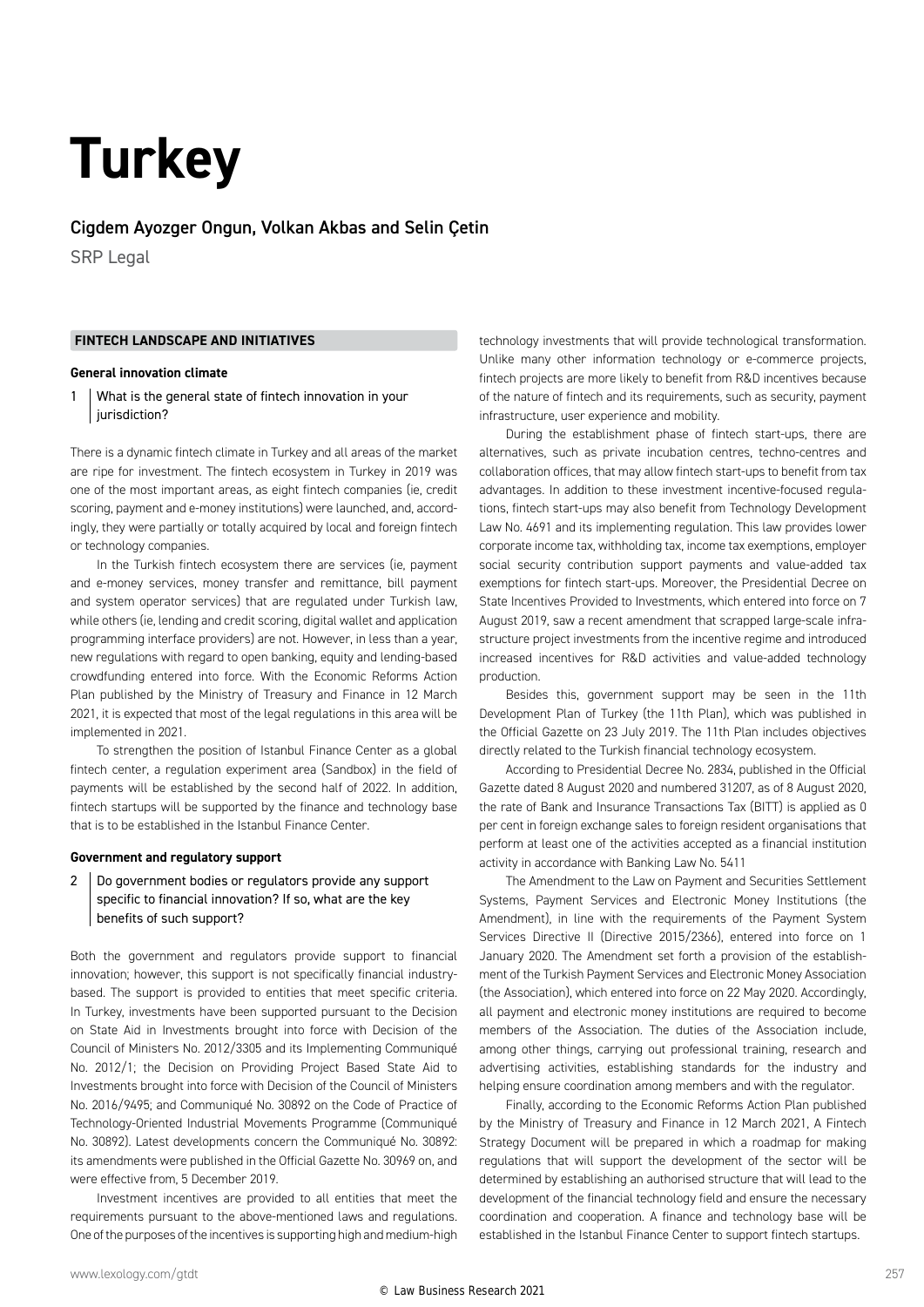#### **FINANCIAL REGULATION**

#### **Regulatory bodies**

#### 3 Which bodies regulate the provision of fintech products and services?

The Legislative Proposal to Amend the Law on Payment and Security Settlement Systems, Payment Services, and Electronic Money Institutions and Other Laws (the Amending Law) was published in the Official Gazette No. 30956 on 22 November 2019 and entered into force on 1 January 2020. On the effective date of the Amending Law, the powers of the Banking Regulation and Supervision Agency (BRSA) set forth under the Law on Payment and Securities Settlement Systems, Payment Services and Electronic Money Institutions (Law No. 6493) were transferred to the Central Bank of the Republic of Turkey (CBRT). Accordingly, the CBTR has the authority to monitor legal relations to which the payment service providers are a party owing to their activities in order to determine issues and areas for development. The Amending Law also grants the CBTR the authority to determine the rules and procedures of the legal relations therein and form working committees if it deems the relevant activities harmful to the area of payments. Finally, the CBRT is entitled to issue payments, e-money and system operator licences pursuant to the Law No. 6493, the Regulation on Payment Services and Electronic Money Issuance and Payment Institutions and the Communiqué on the Management and Supervision for Information Systems of the Payment E-Money Institutions.

In addition to the CBRT, the Turkish Financial Crimes Investigation (MASAK), which acts as Turkey's financial intelligence unit, effectively fights money laundering and terrorist financing (AML). MASAK checks whether financial institutions meet the requirements of AML regulations and laws. Therefore, fintech companies, such as payment service providers, cryptocurrency trading platforms and crowdfunding platforms, must fulfil their AML obligations.

Sale and marketing of financial services and products may fall under the supervision of the Turkish Capital Markets Board (CMB) or the Banking Regulation and Supervision Agency (BRSA). CMB's Communique on Principles on Investment Services and Activities and Ancillary services numbered III-37.1 and BRSA's Regulation on Bank's Procurement of Support Services impose certain restrictions on financial service providers as well as the vendors providing the sales and marketing of financial services in Turkey.

Article 6 of the Regulation on Establishment and Activities of Asset Management Companies sets forth that asset management companies must obtain authorisation from the CMB prior to their establishment to carry out their activities. According to the Banking Law and the Financial Leasing Law, only entities with a licence granted by the BRSA may legally conduct lending activities. However, following the entry into force of the Amending Law, new licences will be granted by the CBRT as of 1 January 2021.

#### **Regulated activities**

#### 4 Which activities trigger a licensing requirement in your jurisdiction?

A large number of financial services and activities are regulated in Turkey. Some of these activities, which trigger licensing, authorisation or registration requirements in Turkey, include, and are regulated by, the following.

- The Central Bank of the Republic of Turkey authorises payment services, invoicing services, e-money services and system operator services.
- The Banking Regulatory and Supervisory Agency issues licences for banking and finance activities, such as banking services, factoring and financial leasing services.
- The Capital Market Authority is responsible for authorising equity and lending-based crowdfunding platform services, trading and carrying out intermediation activities in securities and other capital markets instruments.
- The Ministry of Treasury and Finance authorises insurance activities.
- The Central Securities Depository of the Turkish Capital Markets provides its members with registration (public offering, etc), settlement and custody services.
- The Risk Center established within the Banks Association of Turkey collects risk data and information of clients of credit institutions and other financial institutions to be deemed eligible by the Banking Regulatory and Supervisory Board, ensuring that such information is shared with said institutions or with the relevant persons or entities themselves, or with real persons and private law legal entities if approved or consented.
- Kredi Kayıt Bürosu (KKB) conducts all operational and technical activities through its own organisation as an agency of the Risk Center of the Banks Association of Turkey and provides data collection and sharing services to financial institutions that are members of the Risk Center.

#### **Consumer lending**

#### $5$  | Is consumer lending regulated in your jurisdiction?

Consumer lending is regulated within the scope of the Banking Law, the Law on Bank Cards and Credit Cards, the Regulation on Credit Operations of Banks and by the Ministry of Commerce through the Consumer Law, the Regulation on Consumer Loan Agreements and the Regulation on Housing Finance Agreements.

#### **Secondary market loan trading**

#### $\vert 6 \vert$  Are there restrictions on trading loans in the secondary market in your jurisdiction?

In Turkey, in principle, loans can only be provided by bank and credit institutions, which do not include payment service or e-money institutions. These banks and credit institutions must be established and authorised by the Banking Regulation and Supervision Agency. Additionally, loan-based transactions are subject to the Turkish Banking Law and regulations. Transferring a loan by way of novation (ie, discharging the original debt) will have the effect of extinguishing the Turkish law-governed security. In these cases, there is a requirement to re-establish the security for the new lender. A parallel debt structure may be a way of preventing the fall of the accessory security as a result of novation. The transfer of debts is also possible and made by an agreement between the transferor, the transferee and the debtor. The agreement does not have to be in writing. However, security providers for these debts should provide their consent in written form as well. There are no registration requirements with the authorities in Turkey for a transfer or assignment to be effective.

On the other hand, debt instruments, which can only be provided by the above-mentioned institutions, can be purchased and sold in the secondary market under the Capital Markets Law and regulations.

Borsa İstanbul AŞ (BIST) is the most active and organised DIBS secondary market in Turkey. The bonds and bills markets are outright purchase and sales and repo and reverse-repo markets. Intermediary institutions and banks can participate in these markets, and the rules of BIST are valid. In BIST, of which the Central Bank is also a member, participants send their requests and proposals to the BIST system with all the necessary details. When the best demand and offer are met in the system, transactions are carried out within the framework of the determined operating rules. Law No. 7222 on the Amendment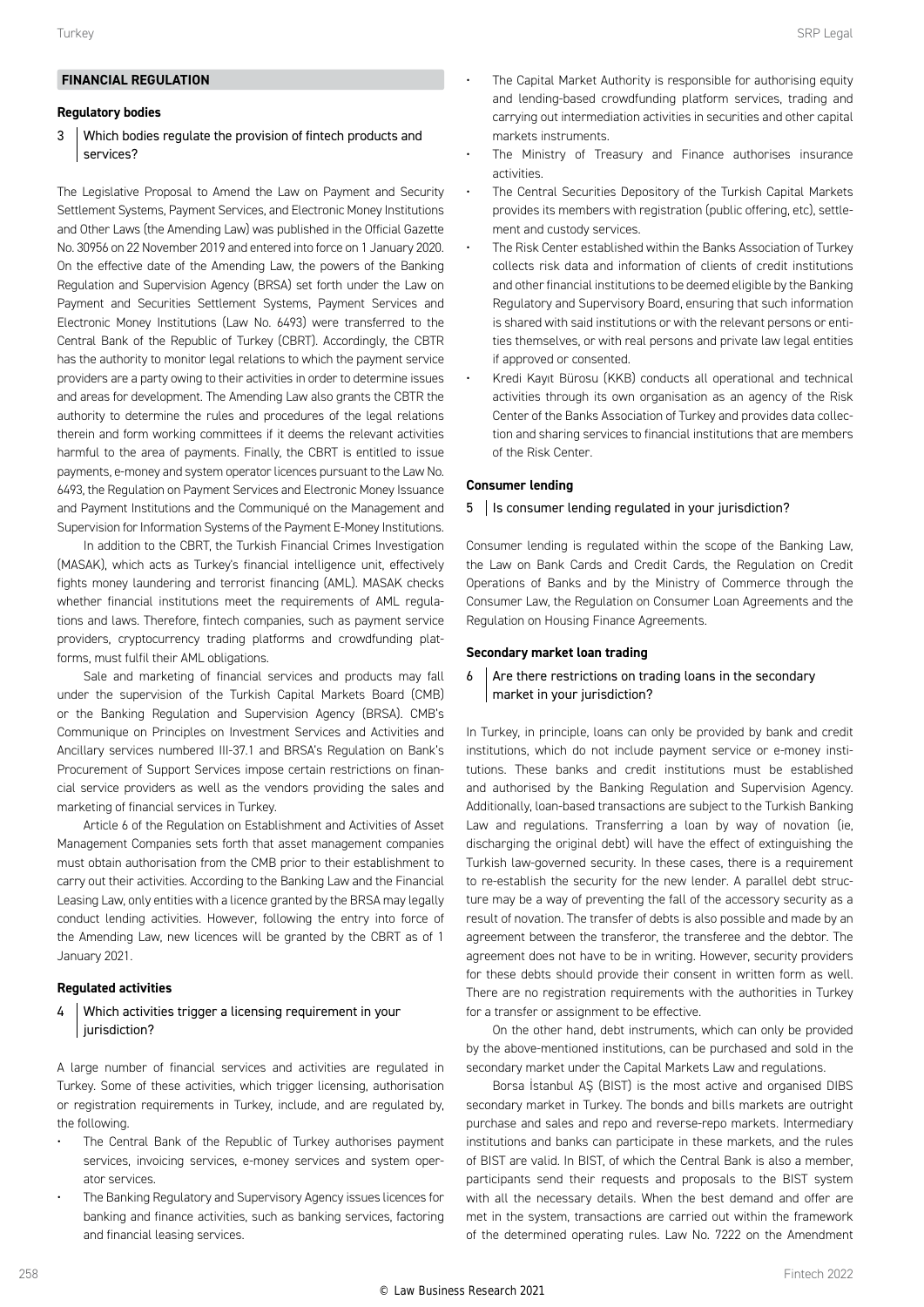of Banking Law and Some Other Laws (the Amending Law), which was published in the Official Gazette dated 25 February 2020 and numbered 31050 and came into force on the same date, introduced the concept of crowd-lending by an inclusion made to Law No. 6362. With regard to crowdfunding, with the amendment made in the first paragraph of article 35/A of Law No. 6362, the CMB is empowered to make determinations regarding crowdfunding activities that collect money from the public based on partnership or lending; hence, establishing the legal basis of the lending-based crowdfunding model. As per the Amending Law, the provisions of the banking legislation shall not be applied for the financing provided through lending-based crowdfunding and shall not be considered as deposit or participation fund acceptance. Regulations regarding lending-based crowdfunding affect the situation of the trading of the funds in the secondary market, which will be provided through a lending-based crowdfunding platform, although, a communiqué for these platforms has not yet been prepared by the CMB. According to the Economic Reforms Action Plan, crowdfunding applications based on equity and lending will be implemented quickly for innovative companies' access to finance.

#### **Collective investment schemes**

7 Describe the regulatory regime for collective investment schemes and whether fintech companies providing alternative finance products or services would fall within its scope.

In Turkey, the general rules and principles regarding investment funds are mainly regulated under the Capital Markets Law and regulations. In this respect, further details regarding the establishment and activities of investment funds are regulated under the Communiqué on the Principles of Investment Funds (III.52.1). Accordingly, the Investment Funds Guide clarifies the rules and principles stipulated in this Communiqué.

The regulatory regime for collective investment schemes is new, and equity and lending-based crowdfunding platforms have been highly regulated under Turkish Capital Markets Law. The Communiqué on Equity Based Crowdfunding III-35/A.1 was issued by the CMB and was published in the Official Gazette No. 30907 on 3 October 2019. As per this Communiqué, only the platforms authorised and listed by the CMB may carry out equity-based crowdfunding activities. Law No. 7222 on the Amendment of Banking Law and Some Other Laws (the Amending Law), which was published in the Official Gazette dated 25 February 2020 and numbered 31050 and came into force on the same date, introduced the concept of crowd-lending by the inclusion made to Law No. 6362. With regard to crowdfunding, with the amendment made in the first paragraph of article 35/A of Law No. 6362, the CMB is empowered to make determinations regarding crowdfunding activities that collect money from the public based on partnership or lending; hence establishing the legal basis of the lending-based crowdfunding model. On the other hand, a communiqué for lending-based crowdfunding platforms has not yet been prepared.

As per the Amending Law, the provisions of banking legislation shall not be applied for financing provided through lending-based crowdfunding and shall not be considered as deposit or participation fund acceptance. This situation may bring an alternative to conventional and participation banking models, especially in financing innovative projects with industrial and technology companies. In addition, with the amendments made to article 35A of Law No. 6362, responsibility regarding the information form on the crowdfunding transactions has been clarified and venture companies, whose shares are monitored and recorded, are now allowed to hold general assembly meetings electronically. The CMB is continuing the work on secondary regulations on equity-based crowdfunding. However, according to the Economic Reforms Action Plan, crowdfunding applications based on equity and lending will be implemented quickly for innovative companies' access to finance.

Additionally, peer-to-peer lending is not currently regulated in a manner synonymous with the definition found under PSD II. However, lending-based crowdfunding platforms, which can be considered peerto-peer lending, have just been regulated as mentioned.

It has also been stipulated that crowdfunding platforms shall not be subject to the provisions of the Capital Markets Law regarding publicly held corporations, public offerings, issuers, the obligations of issuing prospectuses and issuance documents, investment services and activities, ancillary services and exchanges, market operators and other organised marketplaces.

Finally, secondary regulation works carried out by the CMB on crowdfunding platforms is shaped within the framework of the project titled 'Giving Support to the Preparation of Secondary Legislation Relating to Crowdfunding in Turkey' for analysing studies on foreign practices and models that can be applied in Turkey.

#### **Alternative investment funds**

#### 8 Are managers of alternative investment funds regulated?

Alternative investment funds (AIFs) are operated and managed by portfolio management companies on behalf of their investors in exchange for a consideration, namely 'a participation share'. Managers of AIFs are subject to the Communiqué on Portfolio Management Companies and Activities of Such Companies (III-55.1) issued by the CMB.

Portfolio management companies are required to be established as joint-stock companies with the main objective of operating and managing investment funds. Compliance with certain conditions and obtaining the CMB licence as set forth under the above Communiqué are required for establishing and operating a portfolio management company (PMC). The manager can either be the founder (founding a PMC or real estate PMC (REPMC)) or hold another role in the PMC or REPMC pursuant to a portfolio management contract. Fintech companies do not fall under the scope of the legislation concerning alternative investment fund managers.

#### **Peer-to-peer and marketplace lending**

#### 9 Describe any specific regulation of peer-to-peer or marketplace lending in your jurisdiction.

Lending activities are highly regulated by the BRSA. For instance, according to the Banking Law or the Financial Leasing Law, only the entities with a licence granted by the BRSA can legally conduct lending activities. According to the Turkish Criminal Code No. 5237, money lending and earning interest from that money without holding a licence is a crime, defined as usury, that is subject to imprisonment between two to six years and a monetary fine of an amount up to 500,000 Turkish lira.

In addition, peer-to-peer lending is not currently regulated in a manner synonymous with the definition found under PSD II. Lendingbased crowdfunding platforms, which can be considered peer-to-peer lending, have just been regulated under Turkish Capital Markets Law. However, a communiqué for these platforms has not been prepared yet by the CMB. Accordingly, carrying out lending-based crowdfunding activities is not yet allowed.

#### **Crowdfunding**

#### 10 Describe any specific regulation of crowdfunding in your jurisdiction.

Reward-based crowdfunding platform activities are not regulated in Turkey. Donation-based crowdfunding platforms may be subject to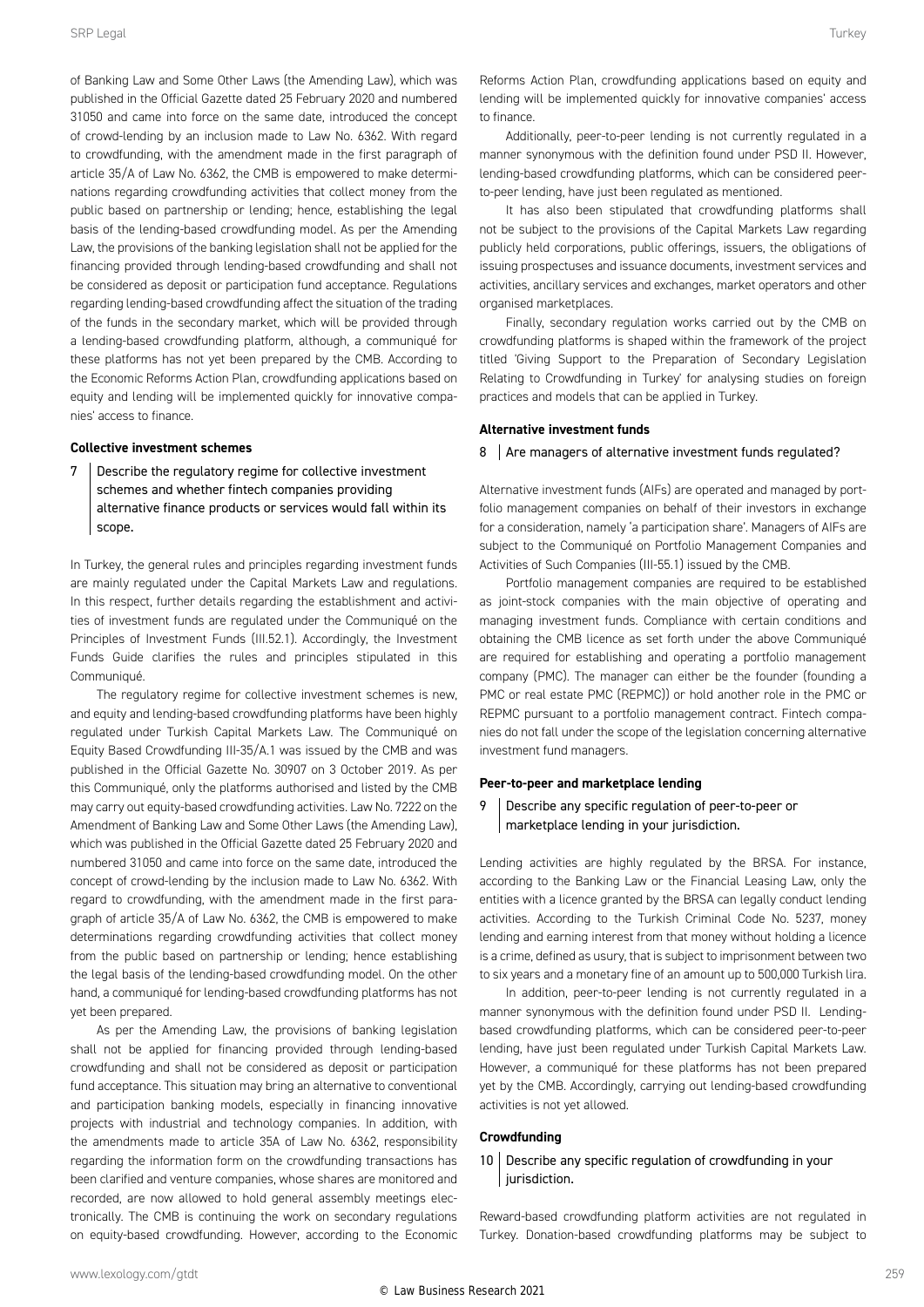In addition, equity and lending-based crowdfunding platforms are highly regulated under Turkish Capital Markets Law. Law No. 7222 on the Amendment of Banking Law and Some Other Laws (the Amending Law), which was published in the Official Gazette dated 25 February 2020 and numbered 31050 and came into force on the same date, introduced the concept of crowd-lending by the inclusion made to Law No. 6362. The Communiqué on Equity Based Crowdfunding III-35/A.1 was issued by the CMB and was published in Official Gazette No. 30907 on 3 October 2019. According to this Communiqué, only the platforms authorised and listed by the CMB may carry out equity-based crowdfunding activities. With the amendment made in the first paragraph of article 35/A of the Law on Capital Markets Law No. 6362, the CMB is authorised to make determinations regarding crowdfunding activities by collecting money from the public through partnership or lending. Therefore, the legal basis of the lending-based crowdfunding model is established. On the other hand, a communiqué for lending-based crowdfunding platforms has not been prepared yet by the CMB.

#### **Invoice trading**

#### 11 | Describe any specific regulation of invoice trading in your jurisdiction.

The accounts receivable are usually, but not always, in the form of cheques or cashier's cheques assigned or transferred to the assignee by the assignor in return for immediate payment. The Law on Financial Leasing, Factoring, and Financing Companies and its secondary regulations are the primary pieces of legislation that govern this field in Turkey.

In addition, establishing a platform to provide information and services regarding electronic invoices to merchants, is not regulated in Turkish jurisdiction. However providing services for mediating invoice payments is subject to Law No. 6493.

#### **Payment services**

#### 12 Are payment services regulated in your jurisdiction?

Payment services are regulated in Turkey under Law No. 6493. According to Law No. 6493, the following activities are defined as payment services:

- all the operations required for operating a payment account, including the services enabling cash to be placed on a payment account and cash withdrawals from a payment account;
- payment transactions, including transfers of funds from the payment account of a payment service user before the payment service provider; direct debits, including one-off direct debits, execution of payment transactions through a payment card or a similar device; and the execution of money transfers, including regular standing orders;
- issuing or acquiring payment instruments;
- money remittance;
- executing payment transaction where the consent of the payer to execute a payment transaction is given by means of any information technology or electronic telecommunication device and the payment is made to the information technology or electronic telecommunication operator, acting only as an intermediary between the payment service user and the supplier of the goods and services; and
- services for mediating invoice payments.

#### **Open banking**

#### $13$  Are there any laws or regulations introduced to promote competition that require financial institutions to make customer or product data available to third parties?

The Amending Law was published in the Official Gazette No. 30956 and dated 22 November 2019 and entered into force on 1 January 2020. The Amending Law extended the list of payment services to include 'payment initiation services' and 'account information services', which were introduced by the Directive (EU) 2015/2366 on payment services (PSD2). However, unlike the PSD2, banks are not legally required to offer third-party providers access to their customers' accounts via open application programming interfaces (APIs), at least until the CBRT issues its secondary legislation on data-sharing practices; although, a number of Turkish banks already publish their APIs to promote thirdparty developers. Foreign exchange buying and selling transactions in cash, without the use of a payment account, are not considered payment services under the scope of Law No. 6493. Therefore, to conduct these kind of transactions, there is no need to obtain any licence from the CBRT.

Relevantly, the term 'open banking' has been defined for the first time in the Banks' Information Systems and Electronic Banking Services (the Regulation) published in the Official Gazette 15 March 2020 and numbered 31069. The effective date of the Regulation, which also refers to sharing via API, has been determined as 1 January 2021. Pursuant to the Regulation, remote identification and digital onboarding have been regulated for the first time. Open Banking services may be used for Digital Identity.

#### **Robo-advice**

14 Describe any specific regulation of robo-advisers or other companies that provide retail customers with automated access to investment products in your jurisdiction.

In Turkey, unlike other countries, there is no legal regulation specifically regarding robo-advisory or automatic consultancy. For this reason, there is no automated consultancy company that serves in an open architectural structure, can provide investment consultancy services to its customers and can act on their behalf. The institutions that are allowed to conduct consultancy activities regarding fund allocation and to provide fund advice to the participant, are portfolio management companies subject to the Turkish Capital Markets Law.

Even though automatic consultancy services are not directly available to the participant, currently, Turkish automatic consultancy products are used by companies such as pension companies.

#### **Insurance products**

#### 15 Do fintech companies that sell or market insurance products in your jurisdiction need to be regulated?

Insurance services and, accordingly, selling insurance products are highly regulated under the Turkish Insurance Law and regulations. Companies that decide to perform these activities must obtain authorisation from the Ministry of Treasury. As the activities of insurance companies are restricted, they are not allowed to perform activities other than providing insurance services. In this respect, fintech companies must pay attention not to be considered insurance companies by facilitating activities in the insurance market.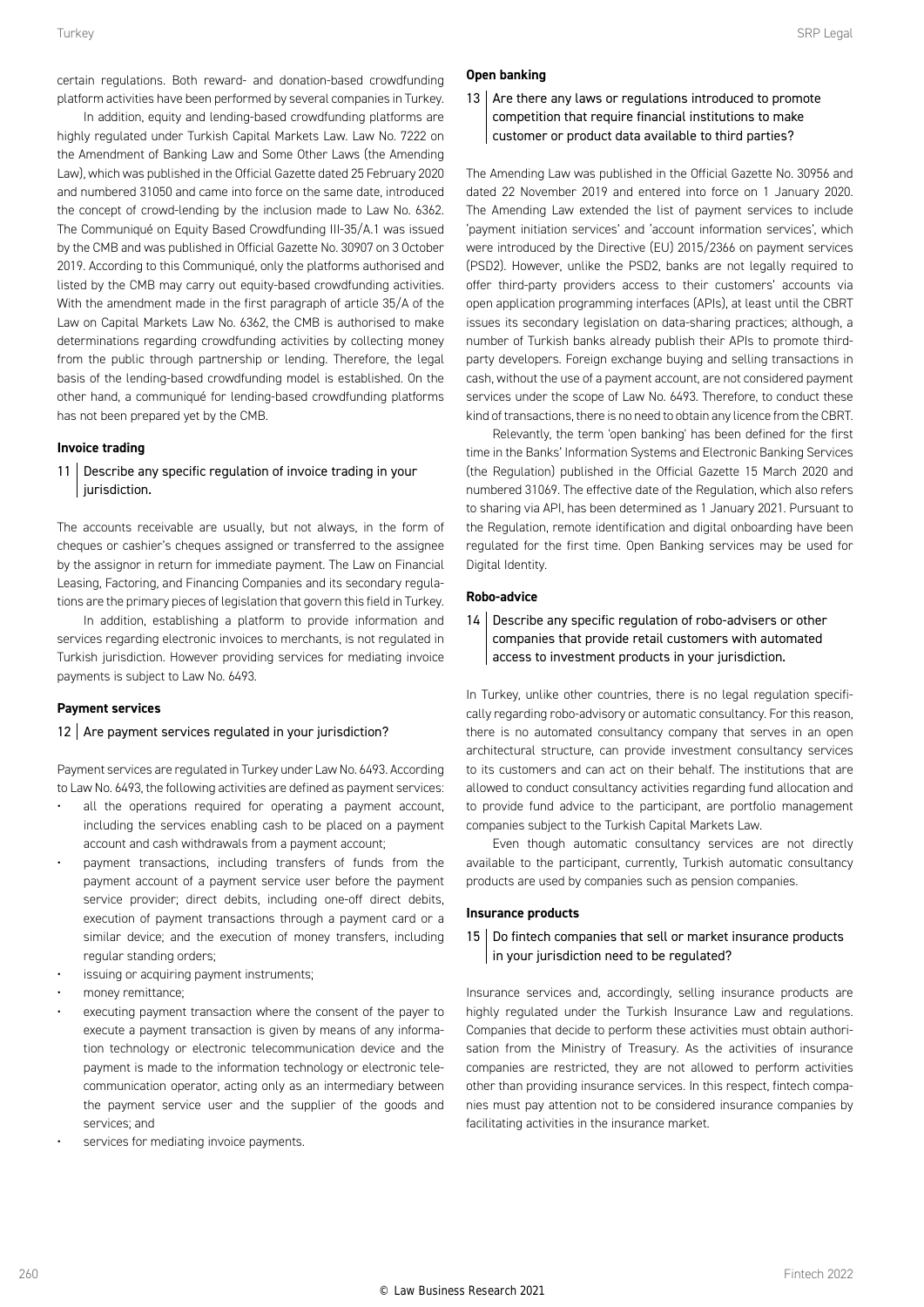#### **Credit references**

#### 16 Are there any restrictions on providing credit references or credit information services in your jurisdiction?

Kredi Kayıt Bürosu (KKB) offers its services not only to financial institutions, but also to individuals and the real sector through the cheque report, risk report and electronic report systems launched in January 2013. As of September 2014, KKB gathered its services aimed at individuals and the real sector under the umbrella of Findeks, the consumer service platform of KKB.

Providing credit references or credit information services in Turkey is a regulated activity under the Banking Law (Law No. 5411). The Risk Centre was established within the Banks Association of Turkey (TBB) for the purpose of collecting the risk data and information of clients of credit institutions and other financial institutions to be deemed eligible by the Banking Regulatory and Supervisory Board and ensuring that this information is shared with these institutions or with the relevant persons or entities themselves or with real persons and 61 private law legal entities if approved and consented to. The KKB was founded in accordance with article 73/4 of the Banking Law and it conducts all operational and technical activities through its own organisation as an agency of the Risk Centre of the TBB and provides data collection and sharing services to the 180 financial institutions that are members of the Risk Centre.

#### **CROSS-BORDER REGULATION**

#### **Passporting**

17 Can regulated activities be passported into your jurisdiction?

Regulated activities cannot be passported into Turkey as regulated in the Markets in Financial Instruments Directive II for the European Economic Area.

#### **Requirement for a local presence**

#### 18 Can fintech companies obtain a licence to provide financial services in your jurisdiction without establishing a local presence?

A fintech company is required to be incorporated and licensed in the local Turkish jurisdiction. Apart from being licensed by the Banking Regulation and Supervisory Authority, the paid-in capital, in cash and free from any collusion, must be at least one million Turkish liras for payment institutions providing the services, and at least two million Turkish liras for other payment institutions and limitations on the controlling ownership of shares and share transfers.

However, it is stated in the Economy Reform Package that digital (branchless) banking licensing will be enabled, and the action is aimed to be completed by 31 December 2021 under the responsibility of the BRSA. Thus, neobanks that are 100 per cent digital and do not have physical branches will also take their place in the digital scene and emerge as potential competitors to established banks.

#### **SALES AND MARKETING**

#### **Restrictions**

#### 19 | What restrictions apply to the sales and marketing of financial services and products in your jurisdiction?

The sale and marketing of financial services and products may fall under the surveillance of the Capital Markets Board (CMB) or the Banking Regulation and Supervision Agency (BRSA). The CMB's Principles on Investment Services and Activities and Ancillary Services No. III-37.1

and the BRSA's Regulation on Bank's Procurement of Support Services impose certain restrictions on financial service providers and on the vendors providing the sale and marketing of financial services in Turkey.

#### **CHANGE OF CONTROL**

#### **Notification and consent**

20 Describe any rules relating to notification or consent requirements if a regulated business changes control.

Some companies performing in the banking and finance sector, such as payment service providers, crowdfunding platforms, banks and financial institutions, that are supposed to be parties to business transactions (ie, mergers, acquisitions or share transfers) must notify the relevant authorities (ie, the Banking Regulation and Supervision Agency, the Central Bank of the Republic of Turkey and the Capital Market Authority).

#### **FINANCIAL CRIME**

#### **Anti-bribery and anti-money laundering procedures**

 $21$  Are fintech companies required by law or regulation to have procedures to combat bribery or money laundering?

Turkish money laundering and terrorist financing legislation, namely the Law for Preventing Laundered Criminal Income (Law No. 5549) and its supplementary regulation, requires that fintech companies implement procedures to combat bribery. The appointment of a compliance officer, identity verification of account holders and reporting of suspicious transactions are commonplace requirements the regulation imposes on fintech companies. The Turkish Financial Crimes Investigation Board (MASAK), also regulates fintech products and services in terms of money laundering proceedings for crime and terrorist financing.

Additionally, the term 'financial group' has been defined in article 2 of the Law on the Prevention of Laundering Proceeds of Crime with the amendment made pursuant to article 20 of Law No. 7262 on Preventing Financing of Proliferation of Weapons of Mass Destruction (Law No. 7262) dated 27 December 2020. The term has been defined as to also include foreign-based financial companies. The aforementioned definition has been stipulated to comply with the regulation on 'financial groups' for which new obligations have been imposed within the scope of article 5 of Law No. 5549. The article regulates that companies affiliated to the financial group may share information within the group regarding accounts and transactions with the recognition of the customer to ensure that specified measures are taken at the group level. Information-sharing cannot be avoided by putting forward the provisions in special laws.

Within the framework of the Regulation on the Amendment of the Regulation on Measures Regarding Prevention of Laundering Proceeds of Crime and Financing of Terrorism, which entered into force through the Presidential Decision dated 30 April 2021 and numbered 3941, published in the Official Gazette dated 1 May 2021 and numbered 31471, crypto-asset service providers have been specified among the 'obliged parties' given in the Regulation on Measures Regarding Prevention of Laundering Proceeds of Crime and Financing of Terrorism (the Regulation).

MASAK's guide titled 'Main Principles for the Crypto Asset Service Providers Regarding Prevention of Laundering Proceeds of Crime and Financing of Terrorism' (the Guide) includes information on administrative and legal sanctions to be imposed in the case of failing to fulfil the obligations that crypto-asset service providers have as obliged parties under the Regulation. Accordingly, failing to fulfil the obligation of know your customer; the obligation of suspicious transaction reporting; and the obligation of regular reporting causes administrative fines to be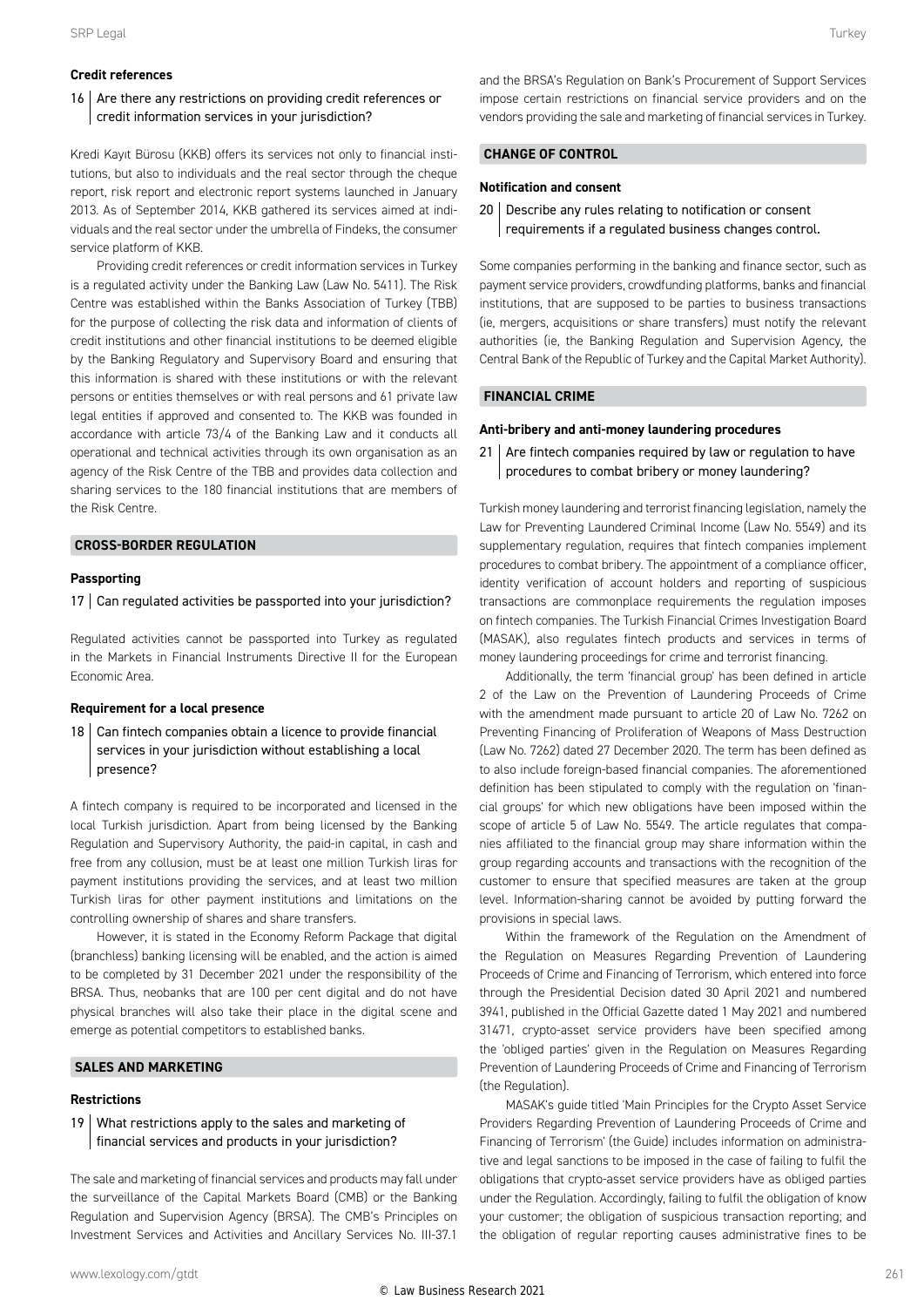issued by MASAK under Law No. 5549 On Prevention of Laundering Proceeds of Crime (Law No. 5549). Moreover, failing to fulfil the obligation of not disclosing any information on suspicious transaction reporting to parties except for the auditors assigned for auditing of obligations and for the courts during trial; the obligation of providing information and documents; and the obligation of retaining and submission causes the sanctions of imprisonment and legal fines under Law No. 5549; whereas security measures are imposed on legal persons.

#### **Guidance**

#### $22$  Is there regulatory or industry anti-financial crime guidance for fintech companies?

Yes, both industry and regulatory authorities provide assistance to entities active in regulated industries. MASAK, mandated by Ministry of Treasury and Finance, provides guidance and education. MASAK has issued Sectoral Guidance Notes addressing Financial Institutions and Banks but not specifically addressing the fintech companies.

MASAK's Guide, published on 4 May 2021, first provides brief explanations regarding the activities of MASAK, and the crimes of laundering proceeds of crime and financing of terrorism. As for the definition of 'crypto-asset', the Guide refers to the Regulation Prohibiting Payments Through Crypto Assets, which is published in the Official Gazette dated 16 April 2021 and numbered 31456, which entered into force on 30 April 2021. The Guide defines the activities of crypto-asset service providers as 'the mediation regarding the trading of the crypto-assets through electronic transaction platforms'.

#### **PEER-TO-PEER AND MARKETPLACE LENDING**

#### **Execution and enforceability of loan agreements**

23 What are the requirements for executing loan agreements or security agreements? Is there a risk that loan agreements or security agreements entered into on a peer-to-peer or marketplace lending platform will not be enforceable?

Transferring loans is possible and is done by entering into an agreement between the transferor, the transferee and the debtor. The agreement does not have to be in writing. However, security providers for these debts should provide their consent in written form as well. The Compulsory Use of Turkish Language Law No. 805, dated 10 April 1926, requires all agreements by Turkish parties to be made in Turkish.

Loan agreements or security agreements are not allowed to be entered into on peer-to-peer or marketplace lending platforms, which have not been regulated or allowed to run yet.

#### **Assignment of loans**

24 What steps are required to perfect an assignment of loans originated on a peer-to-peer or marketplace lending platform? What are the implications for the purchaser if the assignment is not perfected? Is it possible to assign these loans without informing the borrower?

There are no registration requirements with the authorities in Turkey for a transfer or assignment of loans to be effective. However, peer-to-peer or marketplace lending platforms have not been allowed to run yet.

#### **Securitisation risk retention requirements**

 $25$  Are securitisation transactions subject to risk retention requirements?

The primary piece of legislation that governs asset-backed securities and the risk retention system and requirements that must be put in

#### **Securitisation confidentiality and data protection requirements**

26 | Is a special purpose company used to purchase and securitise peer-to-peer or marketplace loans subject to a duty of confidentiality or data protection laws regarding information relating to the borrowers?

There are two distinct regulations regarding the duty of confidentiality. The first piece of legislation that governs the confidentiality of banking and financial information is the Banking Law (Law No. 5411). Additionally, the Personal Data Protection Law (Law No. 6698), codified on 24 March 2016, bars and sets limitations on the disclosure, processing and transfer of personal information, which also includes borrower information.

In relation to special purpose vehicles (SPVs) being utilised for securitisation confidentiality, with the Communiqué on Principles of Venture Capital and Private Equity Investment Companies (III-48.3) there are no limitations on using these entities, but the scope of their confidentiality duties is limited to the duty of confidentiality provisions found within the Turkish Commercial Code, the Turkish Criminal Code and any bilateral agreement barring disclosure that the SPV involved in the securitisation transaction may be party to. Consequently, SPVs are not awarded any special status, and any applicable duties, including the duty of confidentiality, still remain intact.

#### **ARTIFICIAL INTELLIGENCE, DISTRIBUTED LEDGER TECHNOLOGY AND CRYPTO-ASSETS**

#### **Artificial intelligence**

 $27$  Are there rules or regulations governing the use of artificial intelligence, including in relation to robo-advice?

There are neither rules nor regulations governing the use of artificial intelligence in Turkey.

#### **Distributed ledger technology**

28 Are there rules or regulations governing the use of distributed ledger technology or blockchains?

There are neither rules nor regulations governing the use of distributed ledger technology or blockchains. However, distributed ledger technology and blockchains have recently started to be used in various sectors, including banking and finance sector. Therefore, they are not forbidden.

Turkey's cryptocurrency law is expected to be ready by the end of 2021.

#### **Crypto-assets**

 $29$  Are there rules or regulations governing the use of cryptoassets, including digital currencies, digital wallets and e-money?

The Regulation on Not Using Crypto Assets in Payments has been published by the CBRT in the Official Gazette dated 16 April 2021 and numbered 31456. It entered into force on 30 Apri 2021. With the regulation, the definition of 'crypto-asset' was made for the first time in the current legislation.

- The Regulation regulates the subjects below:
- not using crypto-assets in payments;
- procedures and principles are determined to ensure that cryptoassets are not used directly or indirectly in the provision of payment services and issuance of electronic money; and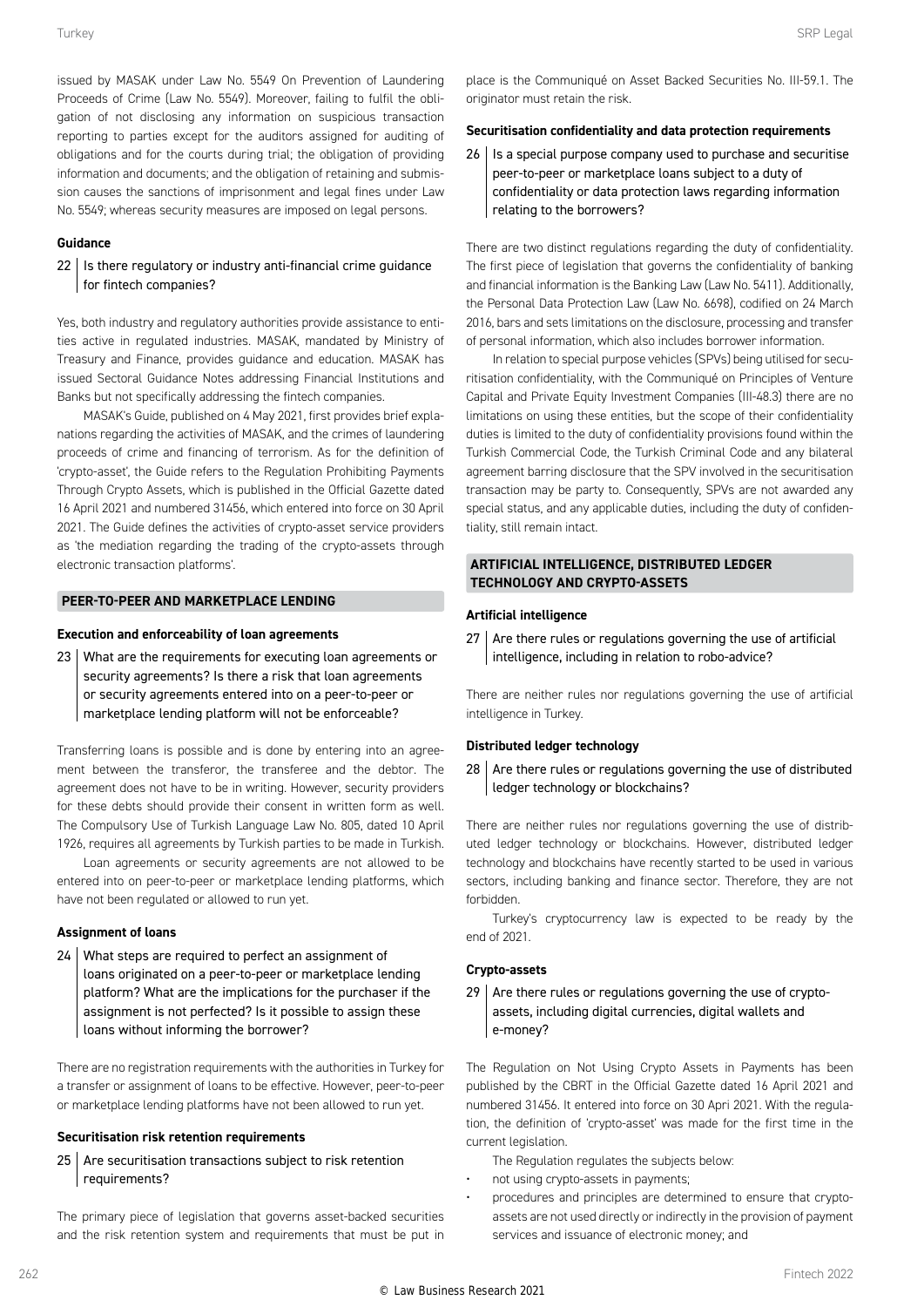• payment and electronic money institutions do not act as intermediaries for platforms that provide trading, custody, transfer or issue services regarding crypto-assets or fund transfers from these platforms.

With the Regulation, payment service providers (banks, electronic money and payment institutions, Posta ve Telgraf Teşkilatı AŞ) cannot develop business models in a way that crypto-assets will be used directly or indirectly in the provision of payment services and issuing electronic money, it is stipulated that it cannot provide a service regarding the business model mentioned. In addition, payment and electronic money institutions are prohibited from intermediating on platforms that provide trading, custody, transfer or issue services regarding crypto-assets or fund transfers to be made from these platforms.

The Law on Payment and Securities Settlement Systems, Payment Services and Electronic Money Institutions (Law No. 6493) and its supplemental secondary legislation regulates the market and the concepts such as e-money, digital wallets, and digital currencies. The Turkish Financial Crimes Investigation Board published an updated guidebook that states that fund transfers made to intermediary institutions for the purpose of purchasing crypto-assets (ie, bitcoin) will no longer automatically be considered a suspicious movement of funds and will be analysed on a know your customer basis. In addition, the Turkish Banking Regulation and Supervision Agency explicitly states within its public announcement No. 2013/32 that crypto-assets are not to be considered as e-money.

The use of digital wallets is allowed, but there are no rules or regulations governing this tool.

Finally, e-money, which is regulated under Law No. 6493 on Payment and Securities Settlement Systems, Payment Services and Electronic Money Institutions, can only be issued by e-money institutions authorised by the Central Bank of the Republic of Turkey.

#### **Digital currency exchanges**

#### $30$  Are there rules or regulations governing the operation of digital currency exchanges or brokerages?

The Turkish Capital Markets Law and regulations govern the operation of digital currency exchanges and brokerages. However, neither cryptocurrencies nor crypto-assets can benefit from these rules and regulations.

Additionally, on 1 March 2021, the Ministry of Treasury and Finance announced that regulatory studies on cryptocurrency exchange platforms are carried out in cooperation with the Central Bank, BRSA, CMB and other institutions.

Lastly, pursuant to the Regulation on the Non-Use of Crypto Assets in Payments, published in the Official Gazette on 30 April 2021 and drafted by the CBRT, no ban was imposed on the trading of cryptocurrencies on exchanges.

#### **Initial coin offerings**

31 | Are there rules or regulations governing initial coin offerings (ICOs) or token generation events?

Neither initial coin offerings nor security token offerings are allowed in Turkey. However, cryptocurrency trading platforms are allowed.

#### **DATA PROTECTION AND CYBERSECURITY**

#### **Data protection**

32 What rules and regulations govern the processing and transfer (domestic and cross-border) of data relating to fintech products and services?

The Personal Data Protection Law, the Regulation on the Erasure, Destruction, or Anonymisation of Personal Data and the other secondary regulations are the main laws that regulate personal data processing activities (ie, collection, domestic and cross-border transfers, destruction and protection) for all sector players, including fintech companies.

On the other hand, payment service providers must obtain a Payment Card Industry Data Security Standard certificate and comply with its principles and procedures, which also include rules regarding data erasure, transfer, destruction and processing. Moreover, they must keep all data in Turkey under the Communiqué on the Administration and Auditing of Payment Institutions and Electronic Money Institutions' Information Systems.

Finally, there are personal data protection and privacy-specific provisions in other laws and regulations, such as the Turkish Banking Law and Turkish Capital Markets Law.

The Personal Data Protection Authority's decision dated 23 June 2020 and numbered 2020/471 has confirmed that a foreign bank with a representative office in Turkey shall be regarded as a Data Controller under the Data Protection Law, and should register with the Data Controllers' Registry (VERBIS).

There are various regulations, such as the Regulation Detailing the Principles and Procedures on Accounting Practices and Document Retention and the Communiqué on Financial Charts and Explanations and Footnotes to be Made Public. According to said regulations, banks and financial institutions must make banking data available to the Banking Regulation and Supervision Agency (BRSA). Although article 9 of Law No. 7192 that introduced a variety of amendments to the Law on Payment and Securities Settlement Systems, Payment Services and Electronic Money Institutions (Law No. 6493) (the Amendment) stipulates that the Central Bank of the Republic of Turkey (CBRT) is vested with the power to enact secondary legislation that may require payment service providers to share data with other payment service providers. The Amendment extends the list of payment services by introducing the definitions of 'payment initiation services' and 'account information services'.

However, the banks would not be legally required to offer thirdparty providers access to their customers' accounts via open application programming interfaces (APIs), as long as the CBRT does not issue a secondary legislation on data-sharing practices. Nevertheless, some Turkish banks already release their APIs to promote third-party developers.

#### **Cybersecurity**

#### What cybersecurity regulations or standards apply to fintech businesses?

Article 31 of Law No. 6493 on Payment and Securities Settlement Sy stems, Payment Services and Electronic Money Institutions levies the duty to uphold a secure information technology system on the licensed payment service provider. Additionally, the Communiqué on the Administration and Auditing of Payment Institutions and Electronic Money Institutions' Information Systems sets clear regulatory standards applicable to fintech businesses.

The Communiqué on Principles Applicable to Banking Information Systems Management published by the Banking Regulation and Supervision Agency also regulates the field of cybersecurity applicable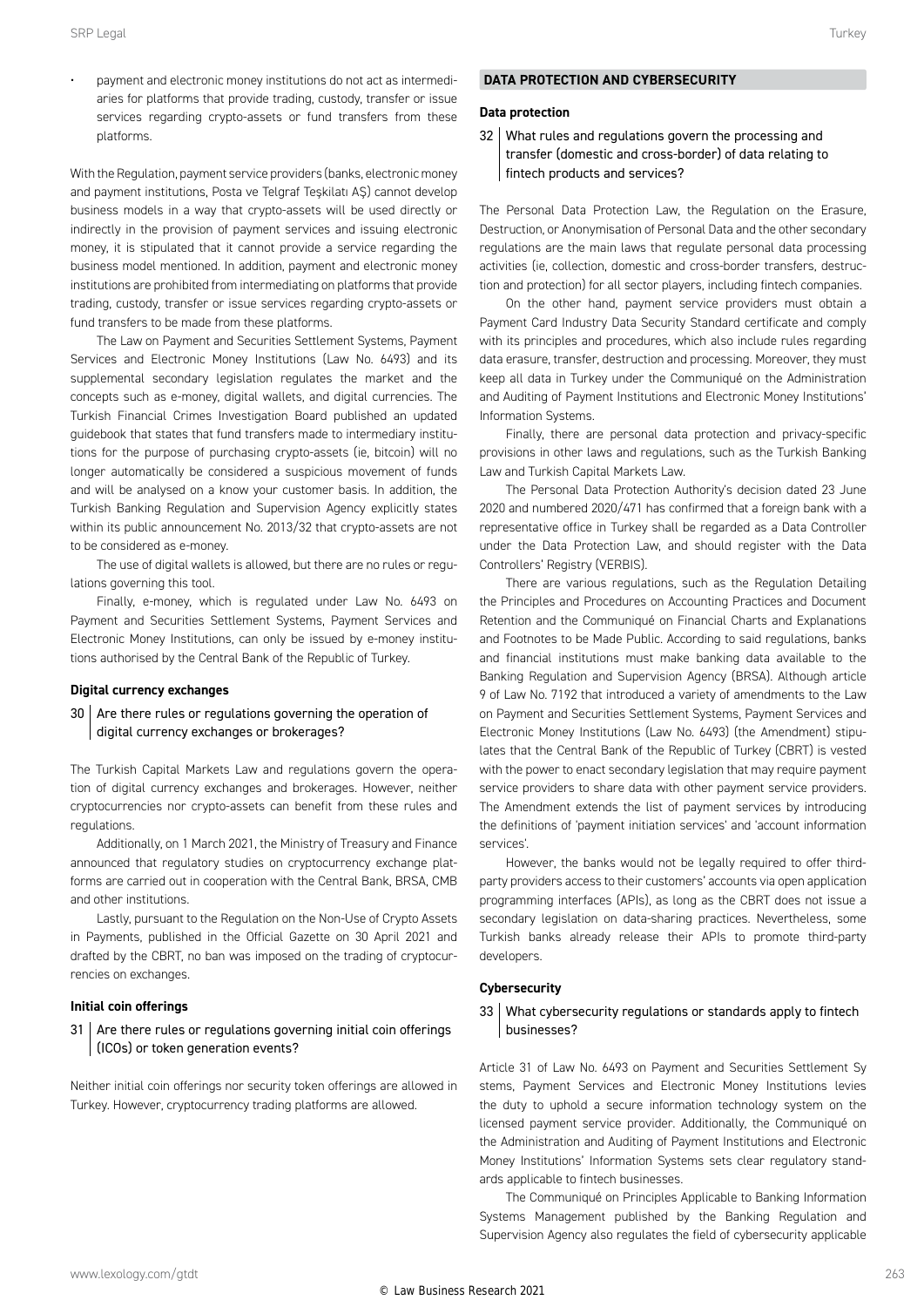to financial institutions, however, it does not govern payment service providers and e-money institutions. Additionally, the Electronic Communications Law also governs the issue of cybersecurity pertinent to businesses active in the fintech industry, namely with its supplemental Regulation titled Network and Information Security in the Electronic Communications Industry published in the Official Gazette No. 29059 on 13 July 2014.

#### **OUTSOURCING AND CLOUD COMPUTING**

#### **Outsourcing**

 $34$  Are there legal requirements or regulatory guidance with respect to the outsourcing by a financial services company of a material aspect of its business?

Outsourcing limitations exist in two areas. One is related to outsourcing where the outsourcing also needs to carry the qualifications and standards that are required from the entity (the licensed outsourcer, in other words, the payment service provider) that is being licensed. This is detailed within the Law No. 6493 on Payment and Securities Settlemen t Systems, Payment Services and Electronic Money Institutions and its secondary regulations.

The second legal requirement concerns outsourcing services pertinent to personal data and transferring personal data abroad. There exists red tape for transfers abroad: practically a de facto rule requiring all processing activities be performed within Turkey.

#### **Cloud computing**

 $35$  Are there legal requirements or regulatory guidance with respect to the use of cloud computing in the financial services industry?

There are no specific requirements focused on the use of cloud computing. However, depending on where the cloud data is physically located, the use of cloud computing may be restricted, forbidden or conditioned.

For instance, the Personal Data Protection Law (Law No. 6698) regulates the personal data transfer in two subsections concerning transfers within Turkey and transfers out of Turkey, respectively. Therefore, depending on where cloud data is physically located, the relevant requirements and conditions must be fulfilled. For instance, if there is a cross-border personal data transfer generated from the use of cloud computing, the data controller may be obliged to enter into an agreement with the cloud computing service provider and apply to the Personal Data Protection Board to get its authorisation.

According to the Communiqué on the Management and Supervision for Information Systems of the Payment Institutions and E-Money Institutions, institutions are obliged to have their information systems located in Turkey and cloud computing must be within the scope of these systems.

In addition, pursuant to the Information Systems Management Communiqué No VII-128.9 published by the Capital Markets Board, companies, institutions and other legal entities are obliged to have their information systems located in Turkey (cloud computing is included in the scope of these systems). The legal entities listed in the Communiqué include publicly held companies, stock markets and capital markets institutions.

Finally, according to the Regulation on Bank Information Systems and Electronic Banking Services, customer data may not be transferred abroad without the explicit request of the customer. Owing to this regulation, the use of cloud computing services that have servers located abroad may be problematic in terms of banking services, as the use of cloud computing services with servers located abroad is regarded as data transfer abroad by Law No. 6698.

#### **INTELLECTUAL PROPERTY RIGHTS**

#### **IP protection for software**

#### 36 Which intellectual property rights are available to protect software, and how do you obtain those rights?

Unlike common law jurisdictions that offer patent protection to software-implemented inventions and upon the fulfilment of certain criteria, even business methods, Turkey does not afford patent protection to software-implemented inventions and business methods. Copyright protection is the method that can be utilised for protecting the ownership of rights over software.

If a copyrighted work such as a piece of software is created, it is not compulsory to register it, and one owns the copyright and the protection at the time it is created or made public. Nevertheless, there is a non-compulsory registry system at the General Directorate of Copyright of the Ministry of Culture and Tourism that requires little proof. The general protection period is the lifetime of the author plus 70 years.

There is no application similar to that of a patent application that is required of a copyright holder.

Software and programs are classified in the class 09 in the Turkish Classification System published on the Turkish Patent and Trademark Authority's website; however, each piece of software may contain characteristics of more than one specific class and this should be taken into consideration.

#### **IP developed by employees and contractors**

37 Who owns new intellectual property developed by an employee during the course of employment? Do the same rules apply to new intellectual property developed by contractors or consultants?

In principle, pursuant to the Industrial Property Law (Law No. 6769), unless otherwise agreed upon because of special contracts made between the parties (employer and employee) or the nature of work, the rights to designs made by employees shall belong to the employer according to employees' job descriptions and obligations arising from the labour contract; or owing to the experiences and operations of business organisation.

For an invention to qualify as an 'employee service invention', it must be realised during the course of employment. The employee is obliged to report the invention to his or her employer in writing without delay. Additionally, free inventions that are the employee's inventions outside the scope of employee service inventions are also subject to reporting obligations for employees, who must make a declaration of the invention to their employer if the invention is made during their employment contract.

#### **Joint ownership**

#### $38$  Are there any restrictions on a joint owner of intellectual property's right to use, license, charge or assign its right in intellectual property?

Certain restrictions and joint ownership provisions exist, both for copyright and patents. For copyright, joint ownership provisions and restrictions find form within the Law on Intellectual and Industrial Rights (Law No. 5846). For patents, Law No. 6769 provides that joint ownership is permissible and imposes restrictions upon the patent holders of IP rights.

Pursuant to Law No. 6769, if an invention is made by more than one person, each of the inventors may apply for a patent and these inventors shall be granted joint ownership.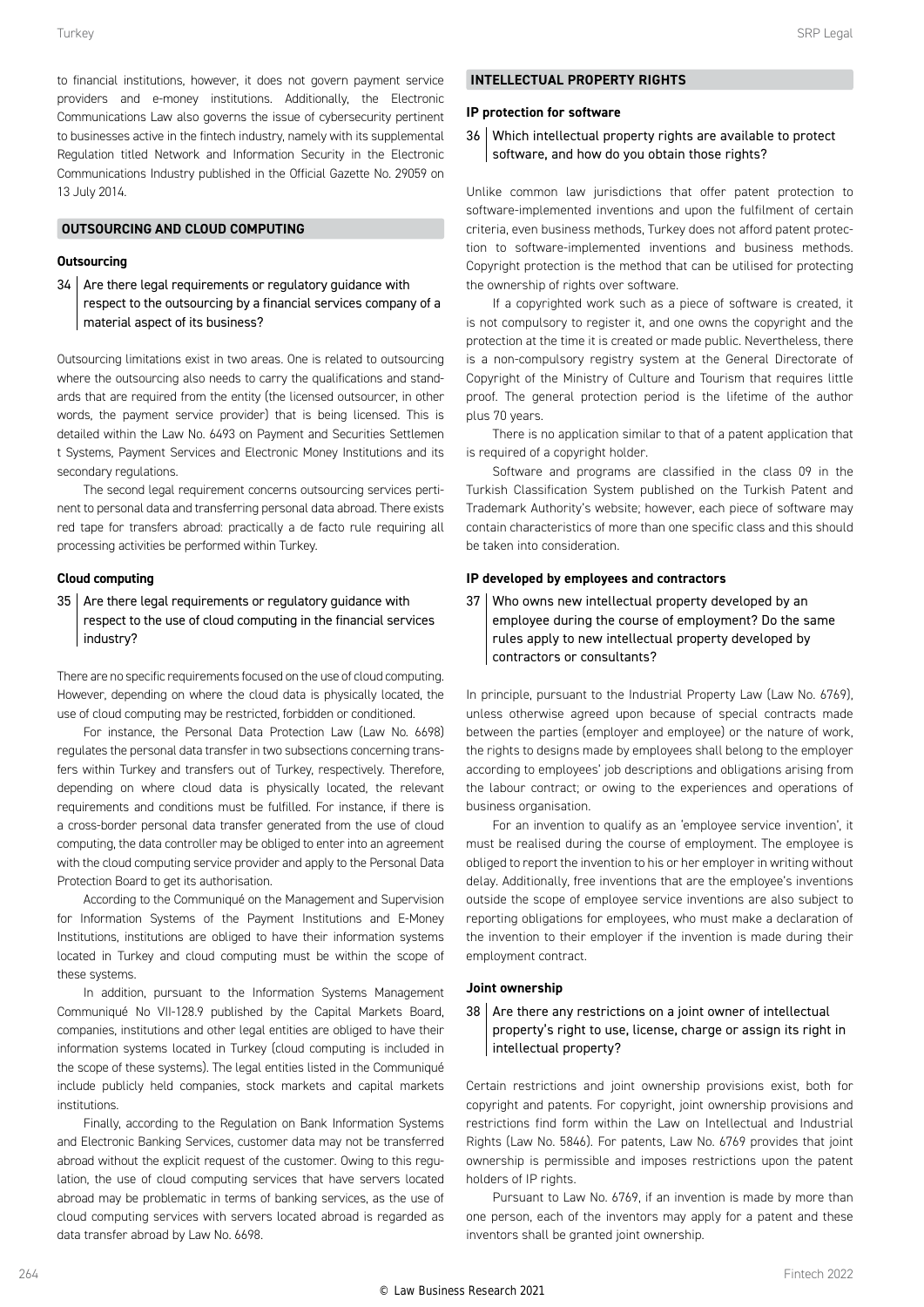If the design application or design belongs to more than one person, the partnership claim on the right shall be determined pursuant to the agreement concluded between the parties, and if there is no such agreement between the parties, it is determined in accordance with the provisions related to joint ownership in the Turkish Civil Code No. 4721.

For a patent licence to be granted to third parties in relation to the use of an invention, each of the right owners must grant permission unanimously. Even in the case of joint ownership, the rights of the owners may not be separated in relation to patent application or patent assignment. Additionally, in the case of joint ownership, the right owners may assign a joint representative.

Finally, according to Law No. 5846, if a work is created by more than one author and if the work is of an inseparable nature, joint ownership shall be assumed and the provisions regarding ordinary partnerships stipulated under Turkish Obligations Law No. 6098 shall apply.

#### **Trade secrets**

#### 39 How are trade secrets protected? Are trade secrets kept confidential during court proceedings?

Trade secrets are protected under several Turkish regulations, including the Turkish Criminal Code.

Duties of confidentiality are established for a variety of parties, including but not limited to, board members, shareholders, proxies, auditors, employees and contractors. Trade secrets, such as technical production secrets, production methods, and research and development plans, are protected also under Law No. 6769.

According to Turkish Commercial Law No. 6102, the protection of trade secrets is stipulated as unfair competition, and persons that act in violation of the confidentiality obligation regarding trade secrets and disclose trade secrets in bad faith; and employees, representatives and other contractors that deceive employers into providing trade secrets, shall be subject to an administrative sanction or imprisonment of up to two years. In addition, pursuant this Law, employers may request pecuniary and non-pecuniary damages from persons that violate the confidentiality obligation and non-competition obligation, causing unfair competition.

As for the protections offered during litigation processes where court records become public knowledge, the Turkish Civil Procedure Code shall apply. Pursuant to Law No. 6100, parties that act in bad faith and unreasonably utilise litigation proceedings to have access to trade secrets shall be subject to part of a or whole retainer fee in addition to a disciplinary fine.

Additionally, pursuant to the Amendment to the Banking Law published in the Official Gazette dated 25 February 2020, save for the mandatory provisions of the relevant legislation, client information has been specified as 'client secret' and the criteria regarding processing and transfer of said information shall be realised in accordance with the Personal Data Protection Law (Law No. 6698). Customer secrets will not be shared with or transferred to third parties in Turkey and abroad, except for exceptional cases specified in the Banking Law. Even in cases where the client grants explicit consent regarding the processing of his or her personal data, said data may not be transferred or shared domestically or abroad without the explicit request or order of the client.

The Regulation on the Sharing of Confidential Information (the Regulation) has been published in the Official Gazette dated 4 June 2021 and numbered 31501. Also referring to Law No. 6493, the Regulation is aimed at determining the scope, procedures and principles of the sharing and transfer of bank secrets and customer secrets. Within the scope of article 73 of Law No. 5411, regulations were made regarding the confidentiality obligation, exceptions and definition of 'customer secret'. In the Regulation, all information regarding real and legal persons becoming bank customers is included in the scope of customer secret. With the

Regulation, it has been mandatory for banks to establish an informationsharing committee. The committee will be responsible for coordinating the sharing of customer secret and bank secret information, taking into account the proportionality factor, and recording these evaluations by evaluating the appropriateness of sharing requests. Lastly, due to the nature of the transaction, it has been necessary to interact with a bank, payment service provider, payment, security settlement or messaging systems established in the country or abroad, and it is a mandatory element of the transaction to share customer secret information with parties in the country or abroad to complete the transaction. For transactions such as domestic or international fund transfer, international letter of credit, letter of guarantee, reference letter, initiating the transaction by the customer or entering an order by the customer through the distribution channels for electronic banking services has been regarded as the customer's request or instruction in terms of such shares.

#### **Branding**

#### 40 What intellectual property rights are available to protect branding and how do you obtain those rights? How can fintech businesses ensure they do not infringe existing brands?

There are no specific regulations on intellectual property protection regarding fintech innovations. Intellectual and industrial property rights are generally protected by Law No. 5846 on Intellectual and Artistic Work and Law No. 6769. If fintech products or services are subject to industrial property rights (ie, a trademark or patent), a patent or trademark is required to be registered before the Turkish Patent and Trademark Office. However, there is no registration requirement in terms of intellectual rights.

According to the Law No. 5846, ownership of a fintech innovation will belong to its first creator and he or she will be deemed as an author. If an employee creates an innovation during the employment contract, the author will be his or her employer. The duration of the IP right is the life of the author plus 70 years.

#### **Remedies for infringement of IP**

41 What remedies are available to individuals or companies whose intellectual property rights have been infringed?

According to Law No. 5846, authors whose intellectual property rights have been violated may:

- file a civil lawsuit regarding the prohibition of the infringement;
- file a civil lawsuit regarding the prevention of infringement;
- request compensation; or
- file a criminal lawsuit.

According to Law No. 6769, persons whose rights are being violated may:

- file a civil lawsuit regarding probable infringement;
- file a civil lawsuit to cease infringement;
- file a civil lawsuit regarding the removal of infringement and request compensation; or
- request for necessary precautions to be taken.

#### **COMPETITION**

#### **Sector-specific issues**

 $42$  Are there any specific competition issues that exist with respect to fintech companies in your jurisdiction?

Since 2018, Turkish Competition Authority (TCA) has rendered decisions in favour as well as against fintech companies. Recently, the TCA made a series of decisions that may potentially affect the market structure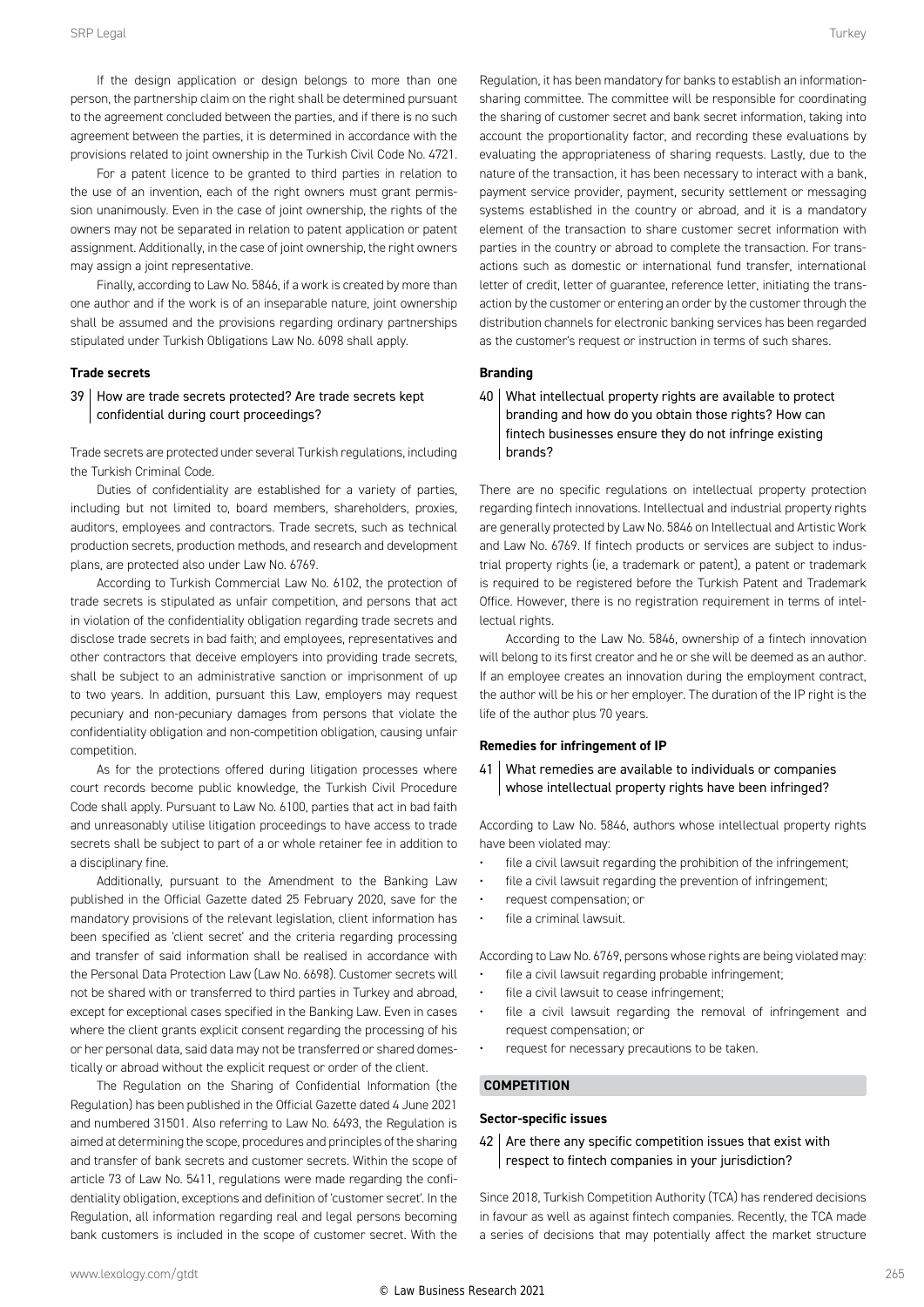and the nature of competition in payment systems. Essentially, those decisions are based on the re-evaluation of earlier granted exemptions for certain services of the Interbank Card Centre (BKM). In brief, the TCA found that the BKM's digital wallet, BKM Express, is not qualified for exemption as its restrictive effects on competition outweigh the benefits to general welfare, and the TCA ordered the BKM to stop BKM Express services no later than 30 June 2020.

There are significant duties levied upon financial institutions regarding the duty of confidentiality within the Turkish legislation, namely the Banking Law, the Turkish Commercial Code, the Turkish Criminal Code and Personal Data Protection Law. This duty limits the sharing of data in a manner that would be considered as promoting competition.

Lastly, The Competition Authority is working on a Financial Technologies Sector Inquiry and will share this sector inquiry (or preliminary finding report) with the public in the coming days.

#### **TAX**

#### **Incentives**

 $43$  Are there any tax incentives available for fintech companies and investors to encourage innovation and investment in the fintech sector in your jurisdiction?

There exists a variety of tax incentives that are applicable to entities that are active in the technology industry, albeit these incentives are not exclusive to the fintech industry and under most circumstances an entity's entitlement to these incentives requires that a sectoral analysis of the applicant be performed on a case-by-case review.

According to Law No. 4691 on Technology Development Zones, the fintech companies located in technoparks can benefit from numerous tax incentives, including exemption from corporate tax, income tax and VAT. In addition, if fintech companies are essentially research and development companies, these companies have the right to deduct 50 per cent of the social security premium exemption for its employees for a period of five years. Further, under the same law, a taxpayer whose primary place of business is located within a designated tech zone shall be excluded from the duty of paying corporate tax and income tax until 31 December 2023.

According to Presidential Decree No. 2834, published in the Official Gazette dated 8 August 2020 and numbered 31207, as of 8 August 2020, the rate of bank and insurance transactions tax (BITT) is applied as 0 per cent in foreign exchange sales to foreign resident organisations that perform at least one of the activities accepted as a financial institution activity in accordance with Banking Law No. 5411.

#### **Increased tax burden**

#### $44$  Are there any new or proposed tax laws or guidance that could significantly increase tax or administrative costs for fintech companies in your jurisdiction?

A new digital service tax was introduced with the Law on the Digital Service Tax and Amendments on Certain Laws and Decree No. 375, which was published in the Official Gazette on 7 December 2019 and became effective after three months following its publication. Revenue gained from the activities that fall under the definition of digital services and intermediary services provided in the digital environment shall be subject to digital service tax. Taxpayers exceeding a revenue threshold of €750 million in global revenue and 20 million liras in local revenue will be subject to a digital service tax at a rate of 7.5 per cent.

The transactions carried out by the fintech companies that fall within the scope of the Law on Payment and Securities Settlement Systems, Payment Services and Electronic Money Institutions are subject to banking insurance and transaction tax (BITT) at a rate of 5 per cent in general (although some transactions are subject to 1 per cent or 0 per cent BITT).

#### **IMMIGRATION**

#### **Sector-specific schemes**

45 What immigration schemes are available for fintech businesses to recruit skilled staff from abroad? Are there any special regimes specific to the technology or financial sectors?

There is no specific immigration scheme for fintech businesses to recruit staff from abroad. However, in the Turkish legal framework, there are several laws and regulations for immigration schemes to recruit skilled staff from abroad. The main regulations are the Turkish Citizenship Law, the Law on Foreigners and International Protection, the International Labour Law, the Law on Work Permits for Foreigners and the Law on Residence and Travel of Foreigners in Turkey.

Persons that provide significant investment and employment opportunities or are expected to provide significant improvements to the technology and sciences sector, can receive Turkish citizenship under the Turkish Citizenship Law.

As for work permits, industries that require specific expert employment or a qualified executive candidate be appointed to director positions, auditor positions that require the supervision of technical and administrative standards, or any other personnel that might be classified as key personnel will be eligible to receive a residency and work permit.

#### **UPDATE AND TRENDS**

#### **Current developments**

#### $46$  Are there any other current developments or emerging trends to note?

A spirited and developing fintech industry exists in Turkey. Even though there are no specific definitions of crypto-assets in key legislation, there are no restrictions on engaging in these cryptocurrency transactions in Turkey. There have been developments in the legal and regulatory landscape for equity-based crowdfunding, payments, open banking and the protection of personal data. The recent Amendment to the Law on Payment and Securities Settlement Systems, Payment Services and Electronic Money Institutions reorganised the regulatory framework in the payment and electronic money services and introduced new definitions of account information services and payment initiation services in line with the Directive (EU) 2015/2366 on payment services. This Amendment is expected to enable the entry of new players to the fintech market, increase cooperation with the banking sector and facilitate the development of fintech sector in Turkey.

The Regulation on Not Using Crypto Assets in Payments was published by the CMB in the Official Gazette dated 16 April 2021 and numbered 31456; it entered into force on 30 Apri 2021. With the regulation, the definition of 'crypto-asset' was made for the first time in the current legislation. It is clearly regulated that crypto-assets cannot be used directly or indirectly in payments and services cannot be provided for this purpose. With the Regulation, payment service providers (banks, electronic money and payment institutions, Posta ve Telgraf Teşkilatı AŞ) cannot develop business models in a way that crypto-assets will be used directly or indirectly in the provision of payment services and issuing electronic money. It is stipulated that it cannot provide a service. In addition, payment and electronic money institutions are prohibited from intermediating platforms that offer trading, custody, transfer or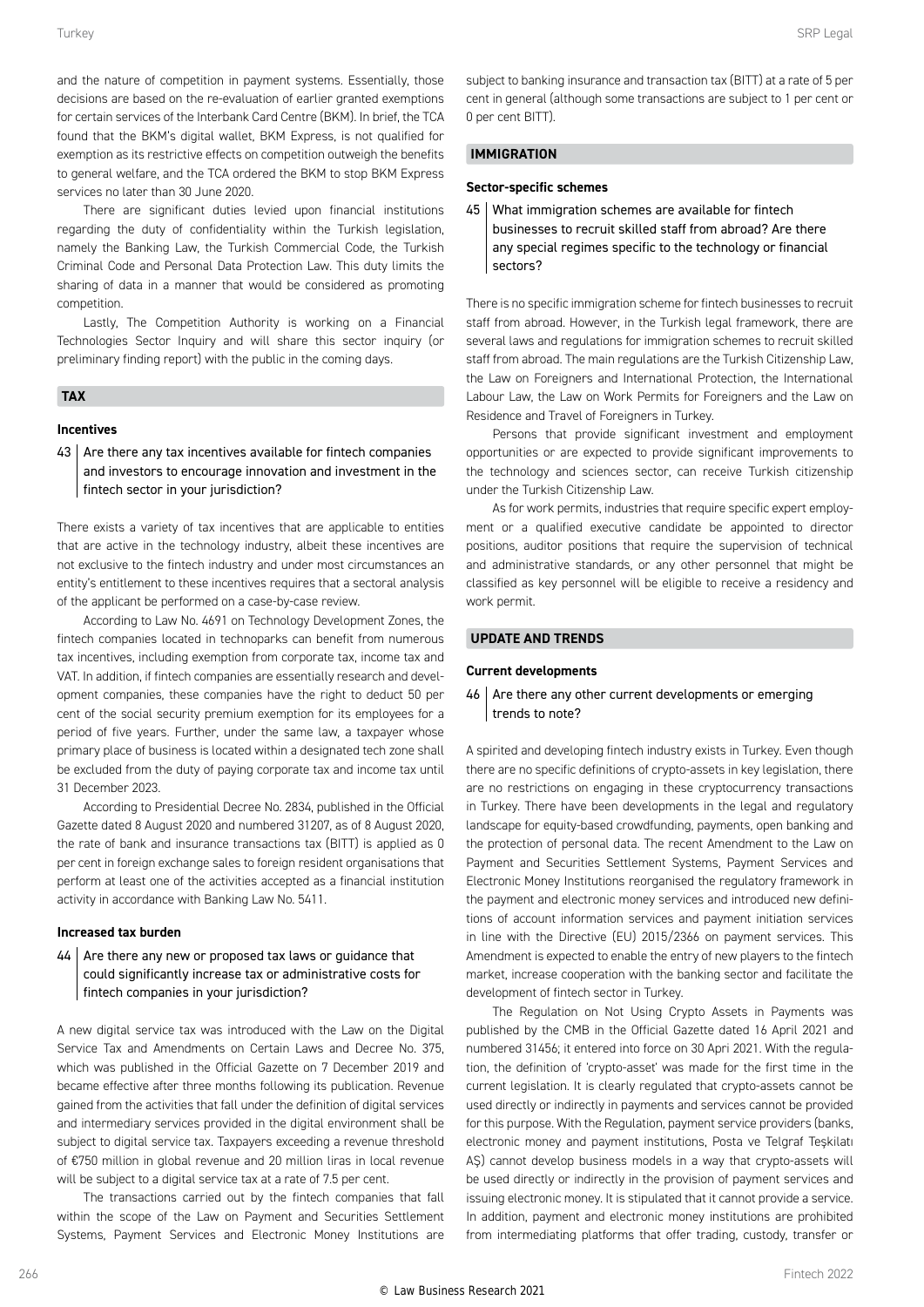With the Economic Reform Package, the planned regulations regarding the fintech world are as follows:

- TROY, a brand of Turkey in the field of card payment requests, will continue its activities under the roof of a separate company;
- a surveillance mechanism will be established for the protection of financial consumers, market integrity and strengthening of competition;
- steps will be taken to establish an economic, technological and legal infrastructure for digital currencies;
- digital banking licensing will also be provided;
- within the scope of increasing financial inclusivity, a 'fintech strategy document' will be prepared in which a roadmap for making regulations that will support the development of the sector will be determined by establishing an authorised structure that will lead the development of the field of financial technology and ensure the necessary coordination and cooperation;
- fintech institutions operating in the field of payments will have access to payment systems and public databases operated by the Central Bank;
- representation of payment and electronic money institutions at the Interbank Card Center will be provided. A 'regulation test area' (sandbox) will be established in the field of payments, which will strengthen the Istanbul Finance Center's becoming a global center in the field of fintech;
- a finance and technology base will be established in the Istanbul Finance Center to support fintech startups;
- the Risk Center, which includes all financial credit and risk data of Turkey, will be reorganised under the control of the CBRT;
- the Central Bank will form the economic, technological and legal infrastructure of digital money; and
- a surveillance mechanism will be established for the protection of financial consumers, market integrity and strengthening of competition.

#### **Coronavirus**

47 What emergency legislation, relief programmes and other initiatives specific to your practice area has your state implemented to address the pandemic? Have any existing government programmes, laws or regulations been amended to address these concerns? What best practices are advisable for clients?

During the covid-19 outbreak, certain relief regulations have been stipulated. These include changes to labour law, commercial law, tax law and finance law, such as amendments to working conditions, credit opportunities, supportive payments to be made to employees, profit distribution regulations and the practicalities and delays relating to tax payments. Civil and criminal proceedings and enforcement proceedings have been postponed and institutions have started to accept online applications only. However, this has not hindered the application of laws. Although some sectors have been adversely affected, some companies within specific sectors have considerably profited during this period.

In Turkey, the online education, fitness application, mobile retail and domestic grocery sectors have profited most during this period, whereas the most negatively affected are airlines, entertainment businesses and transport services.

According to the regulations stipulated under tax and finance laws, if a company's activity decreases by one-third and the company is in a poor financial state, we advise that these companies take advantage of the relevant regulations adopted following the covid-19 outbreak.

### **SRP Legal**

Cigdem Ayozger Ongun cigdem@srp-legal.com

Volkan Akbas volkan.akbas@srp-legal.com

Selin Çetin selin.cetin@srp-legal.com

Sakayıklı Sokak No:10 Levent 34330 Istanbul Turkey Tel: +90 212 4014401 www.srp-legal.com

As another result of the impact of the pandemic, there has been increasing awareness among consumers of contactless technologies. The digital transformation can be clearly observed (with examples such as mobile banking, QR-based and contactless payment systems, cryptocurrency) in the banking sector. To meet these expectations, works regarding the fintech sector and the competition in the fintech sector have increased in Turkey as well as worldwide.

In addition to the expenditures directed towards online platforms through e-commerce, contactless payments have also commenced to come into prominence in physical expenses. In this period of covid-19, card payment methods have been replaced by contactless card payments. QR-based payments have become increasingly common through mobile contactless payments and payments through loyalty programme-based applications.

The Regulation on Remote Identification Methods and Establishment of Contractual Relations in Electronic Environment to be Used by Banks has been drafted by the Banking Regulation and Supervision Agency (BRSA) and has been published in the Official Gazette dated 1 April 2021 and numbered 31441. The Regulation, which will enter into force as of 1 May 2021, regulates the procedures and principles for the establishment of a contractual relationship over an informatics or electronic communication device, or as a replacement for the written form or at a distance, which is intended to be used in remote identification methods that may be used by banks to gain new customers and banking services to be offered after the identification of the customer, whether it is distant or not.

Additionally, The Communiqué on the Amendment of 'Financial Crimes Investigation Board General Communiqué (No. 5)' (No. 18) (the Amending Communiqué), published in the Official Gazette dated 26 February 2021 and numbered 31407, shall enter into force as of 1 May 2021. With the amendment, the monetary amounts based on identification have been updated within the scope of simplified measures, and implementation requirements have been arranged.